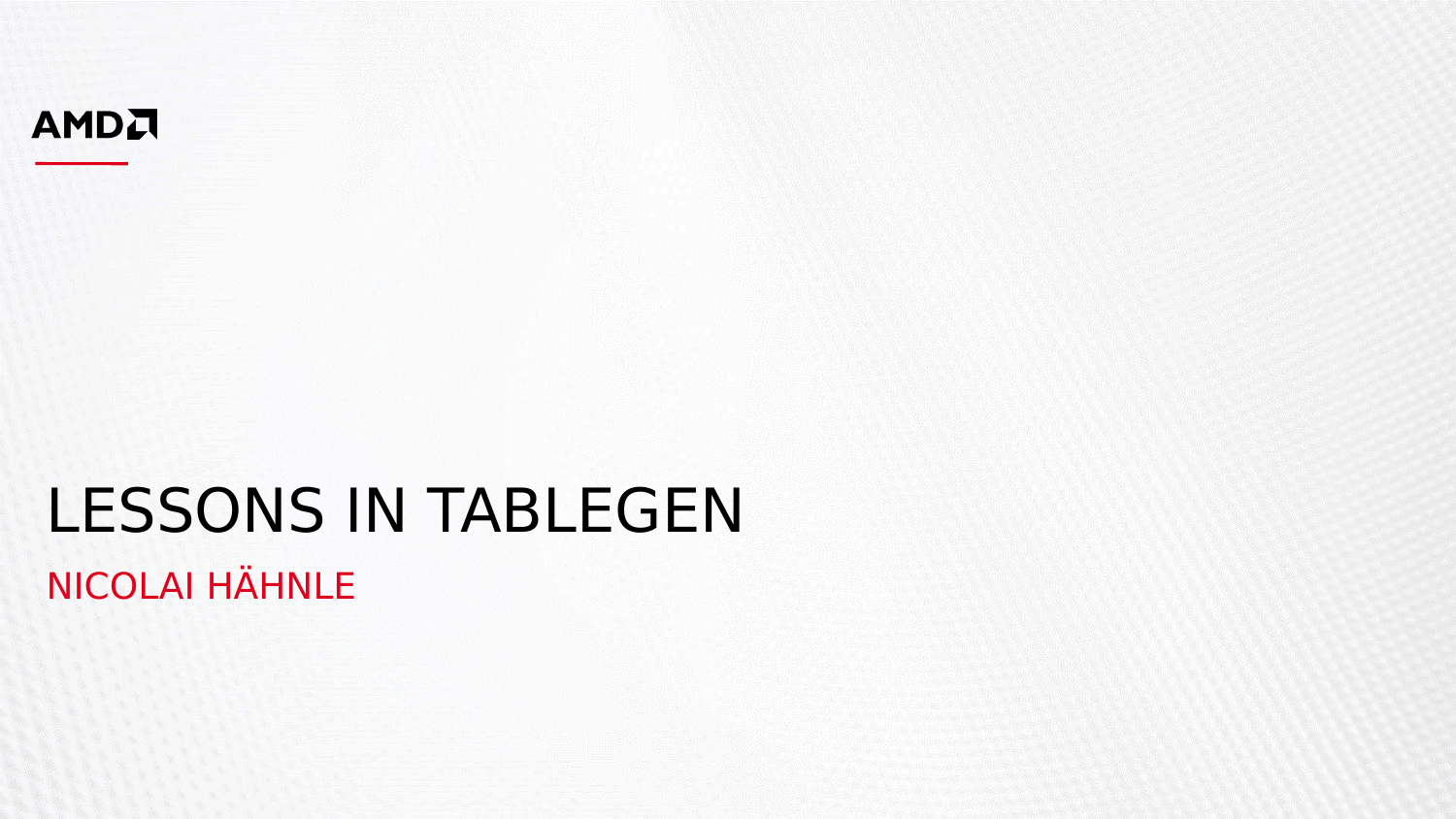#### Agenda

- What is TableGen?
	- TableGen, the tool and the language
	- Uses in LLVM
- **TableGen language features** 
	- Type system
	- Classes
	- Let-statements and late evaluation
	- Multiclasses, foreach, and defset
	- Built-ins and "functional programming"
- **Example: AMDGPU image intrinsics and instructions** 
	- Generic searchable tables backend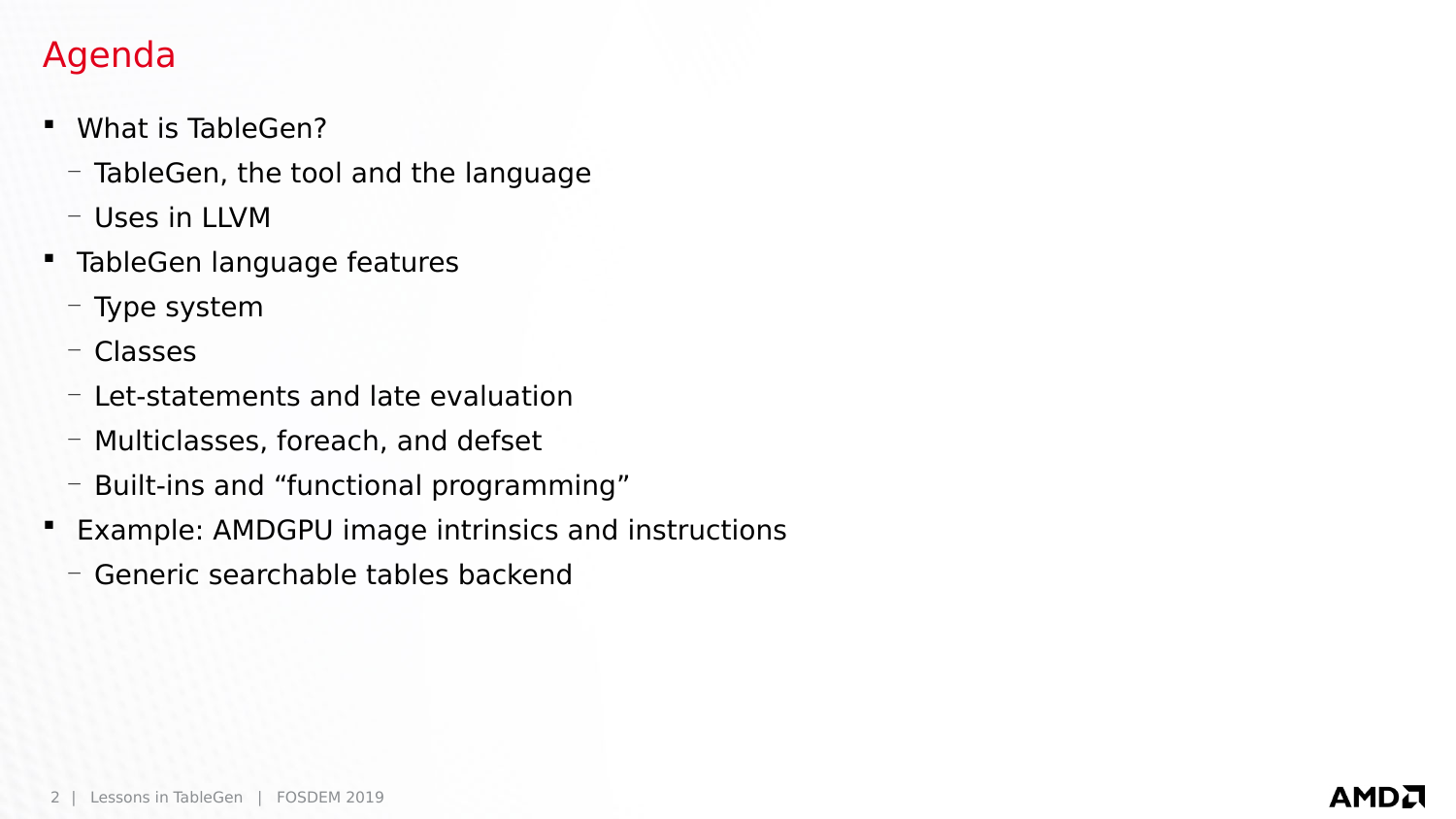#### AMDA

## What is TableGen?

3 | Lessons in TableGen | FOSDEM 2019

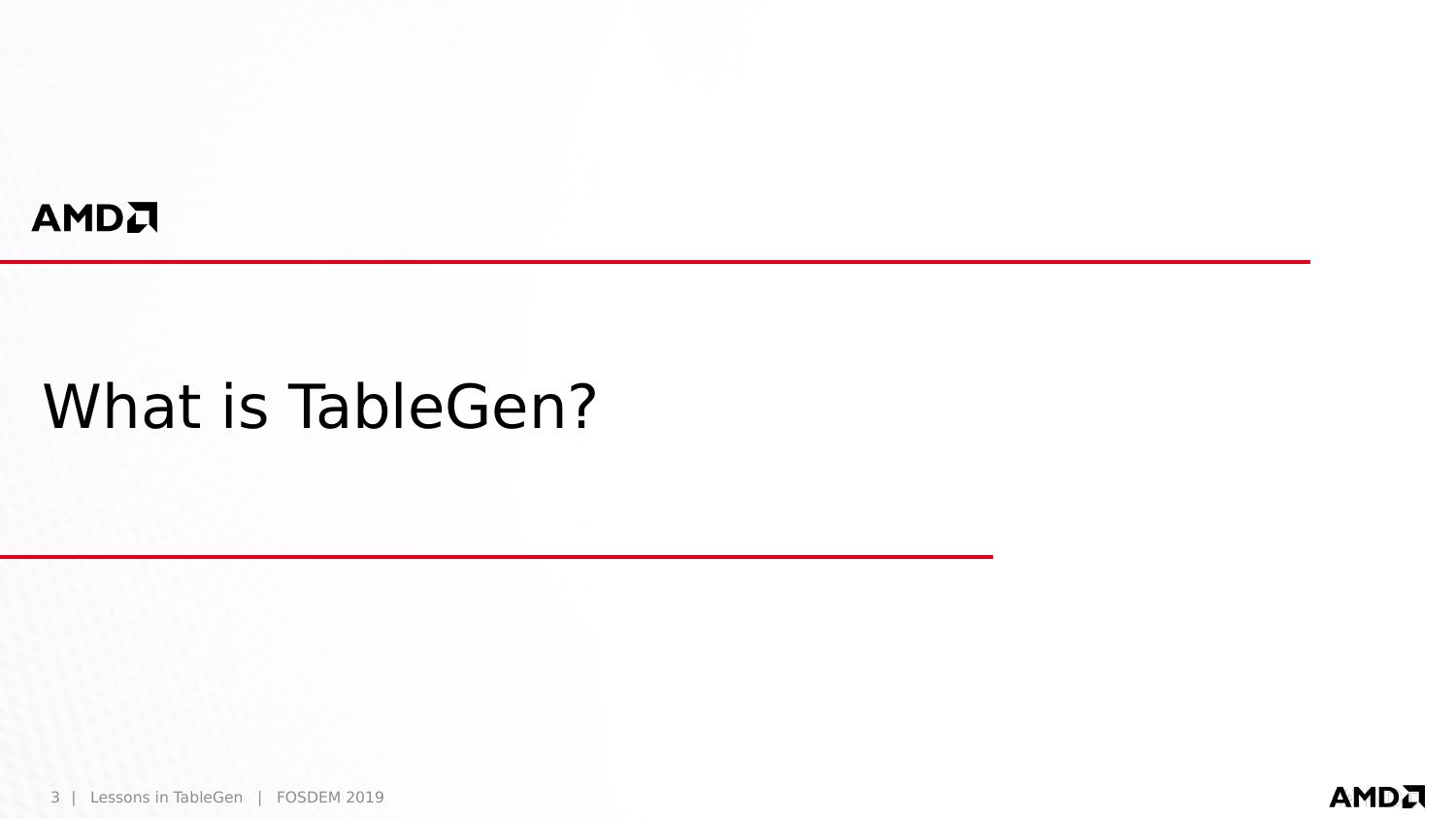#### TableGen, the tool

```
let Defs = [SCC] in \{let isCommutable = 1 in {
  def S_AND_B32 : SOP2_32 <"s_and_b32",
   [(set i32:$sdst, (UniformBinFrag<and> i32:$src0, i32:$src1))]
 \geq;
```

```
 def S_AND_B64 : SOP2_64 <"s_and_b64",
  [(set i64:$sdst, (UniformBinFrag<and> i64:$src0, i64:$src1))]
>;
```

```
 def S_OR_B32 : SOP2_32 <"s_or_b32",
  [(set i32:$sdst, (UniformBinFrag<or> i32:$src0, i32:$src1))]
>;
```

```
 def S_OR_B64 : SOP2_64 <"s_or_b64",
  [(set i64:$sdst, (UniformBinFrag<or> i64:$src0, i64:$src1))]
>;
```

```
 // …
```
} }



- Generated files in \${builddir}/lib/Target/\${target}/
	- MCInstrDesc
	- Instruction selection
	- Assembly parser
	- Disassembler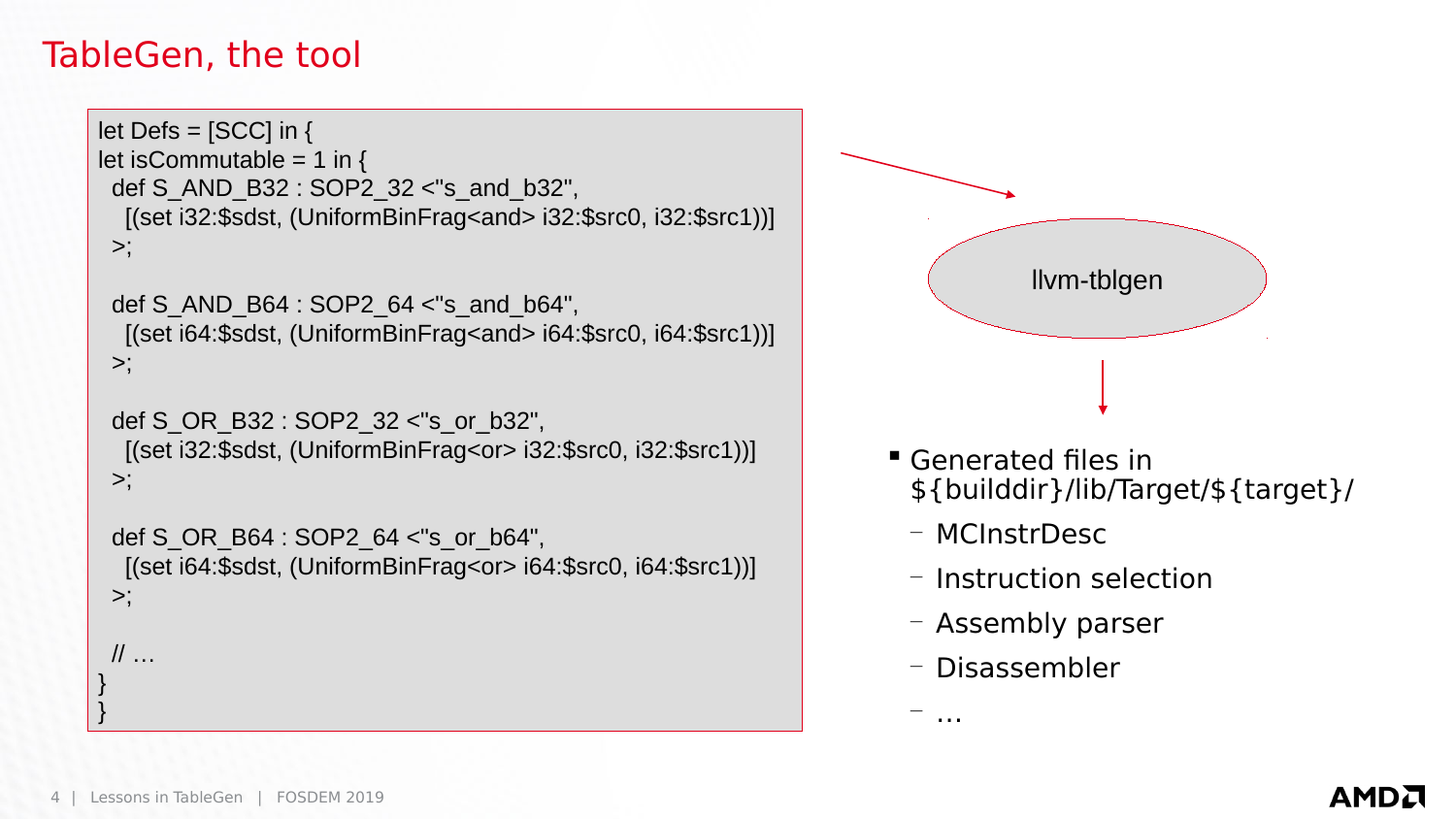#### Architecture

- **.** Ilym-tblgen and clang-tblgen tools
	- Same frontend (library in lib/TableGen)
	- Different backends (utils/TableGen)
- **Specify the desired backend on the** command-line
	- Default: dump all record definitions
- **CMake integration** 
	- LLVM\_OPTIMIZED\_TABLEGEN=ON in debug builds!
	- set(LLVM\_TARGET\_DEFINITIONS AMDGPU.td) tablegen(LLVM AMDGPUGenAsmMatcher.inc -gen-asm-matcher)

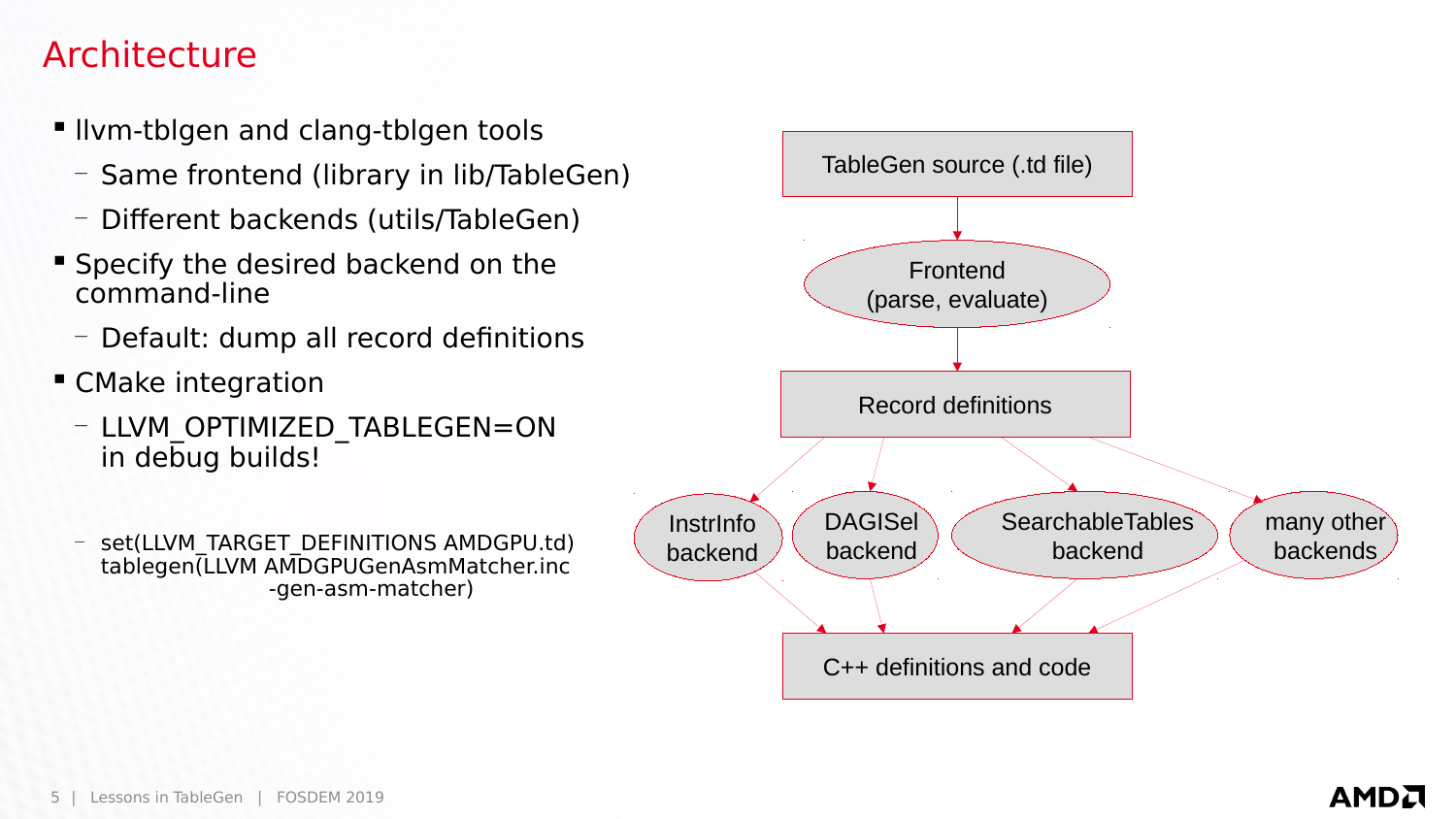#### Records

- **EXEY-value dictionaries**
- Meaning defined by backends
- **E** Records can be derived from classes
	- Often used for filtering
- Records can be named
	- Sometimes required (e.g. intrinsics, machine instructions)
	- Sometimes optional (e.g. ISel patterns)

}

— Helpful for debugging

```
let Defs = [SCC] in \{let isCommutable = 1 in {
     def S_AND_B32 : SOP2_32 <"s_and_b32",
      [(set i32:$sdst, (UniformBinFrag<and> i32:$src0, i32:$src1))]
    >;
def S_AND_B32 { // Instruction AMDGPUInst PredicateControl
                   // GCNPredicateControl InstSI SIMCInstr SOP_Pseudo
                   // SOP2_Pseudo SOP2_32
 dag OutOperandList = (outs SReg 32:$sdst);
 dag InOperandList = (ins SSrc_b32:$src0, SSrc_b32:$src1);
 string Mnemonic = "s_and_b32";
  string AsmOperands = "$sdst, $src0, $src1";
  list<dag> Pattern = [(set i32:$sdst, (anonymous_1822 i32:$src0, i32:$src1))];
 list <Register> Uses = \prod;
  list<Register> Defs = [SCC];
 bit is Return = 0:
 bit isBranch = 0;
 bit is Indirect Branch = 0;
 bit may \text{Load} = 0;
 bit mayStore = 0;
 bit isConvertibleToThreeAddress = 0;
 bit is Commutable = 1;
 bit is Terminator = 0;
 bit is ReMaterializable = 0;
 bit is Predicable = 0;
  InstrItinClass Itinerary = NullALU;
  list<SchedReadWrite> SchedRW = [WriteSALU];
  Predicate AssemblerPredicate = TruePredicate;
 ...
```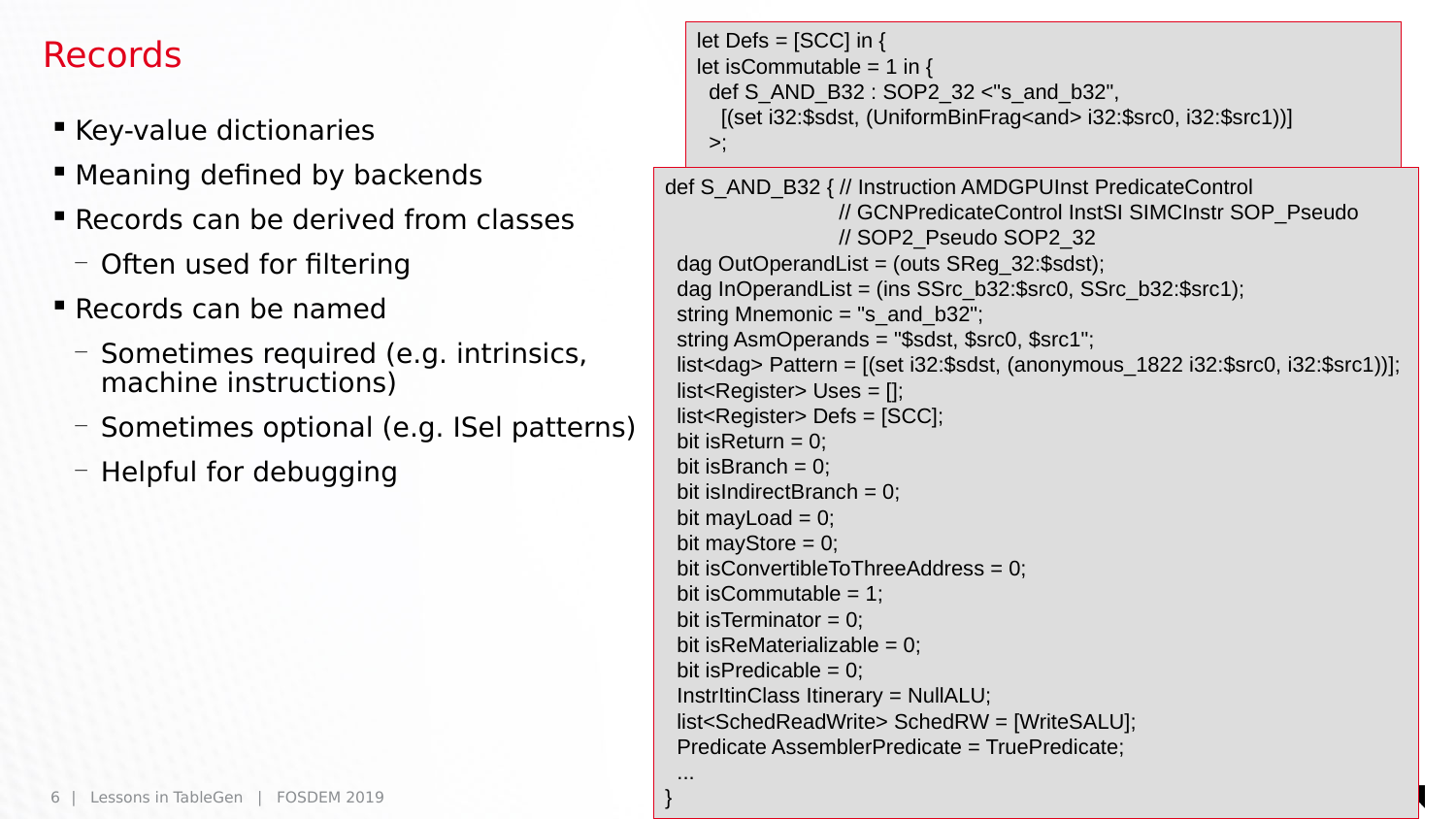### TableGen, the language

- Record definitions
	- Consumed by backends
	- Printed by default backend
	- No classes, built-in ops
- TableGen language
	- Written by developers
	- Superset of record definitions
	- Tools for generating many records with regularities

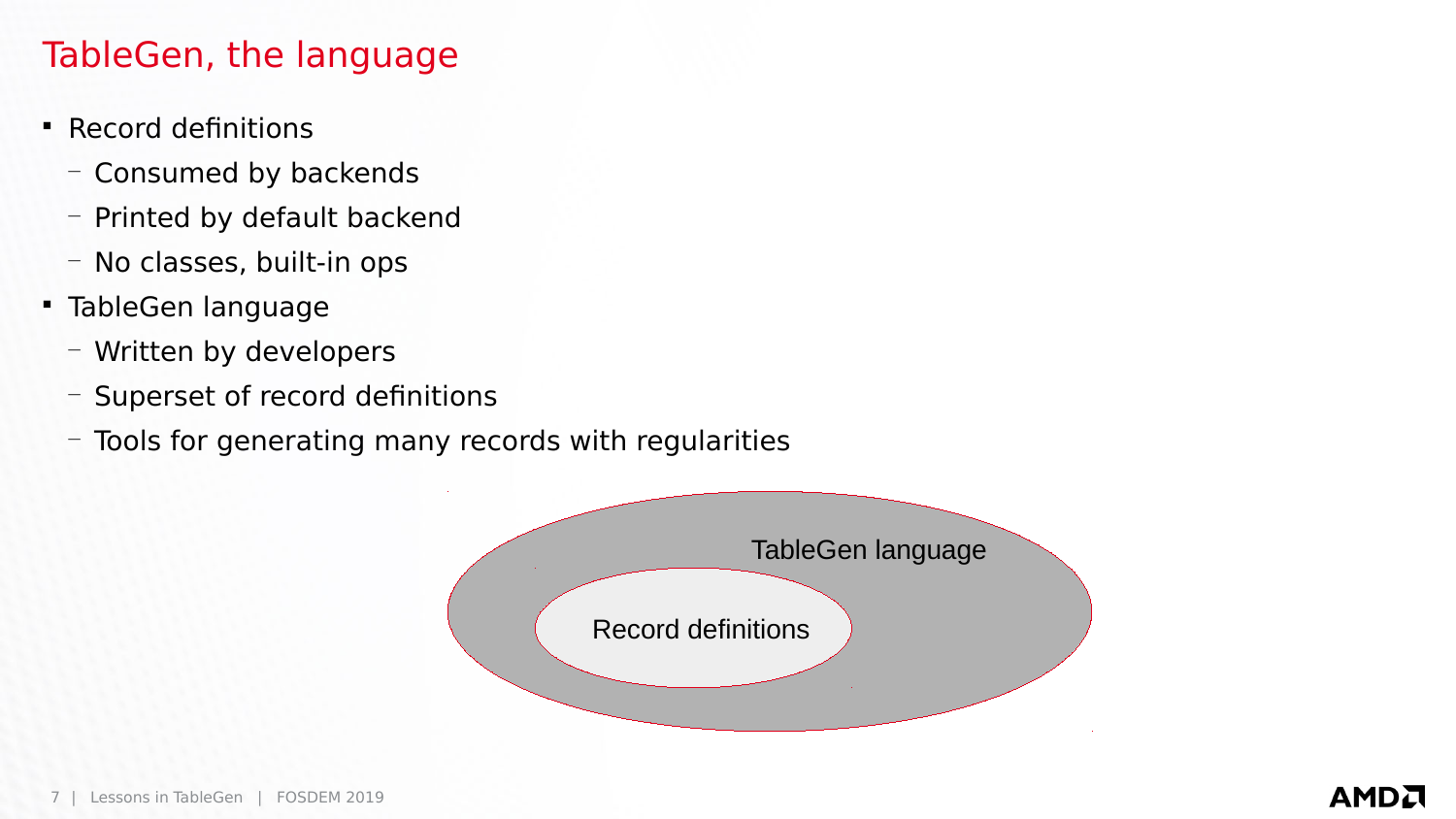#### .td sources in LLVM

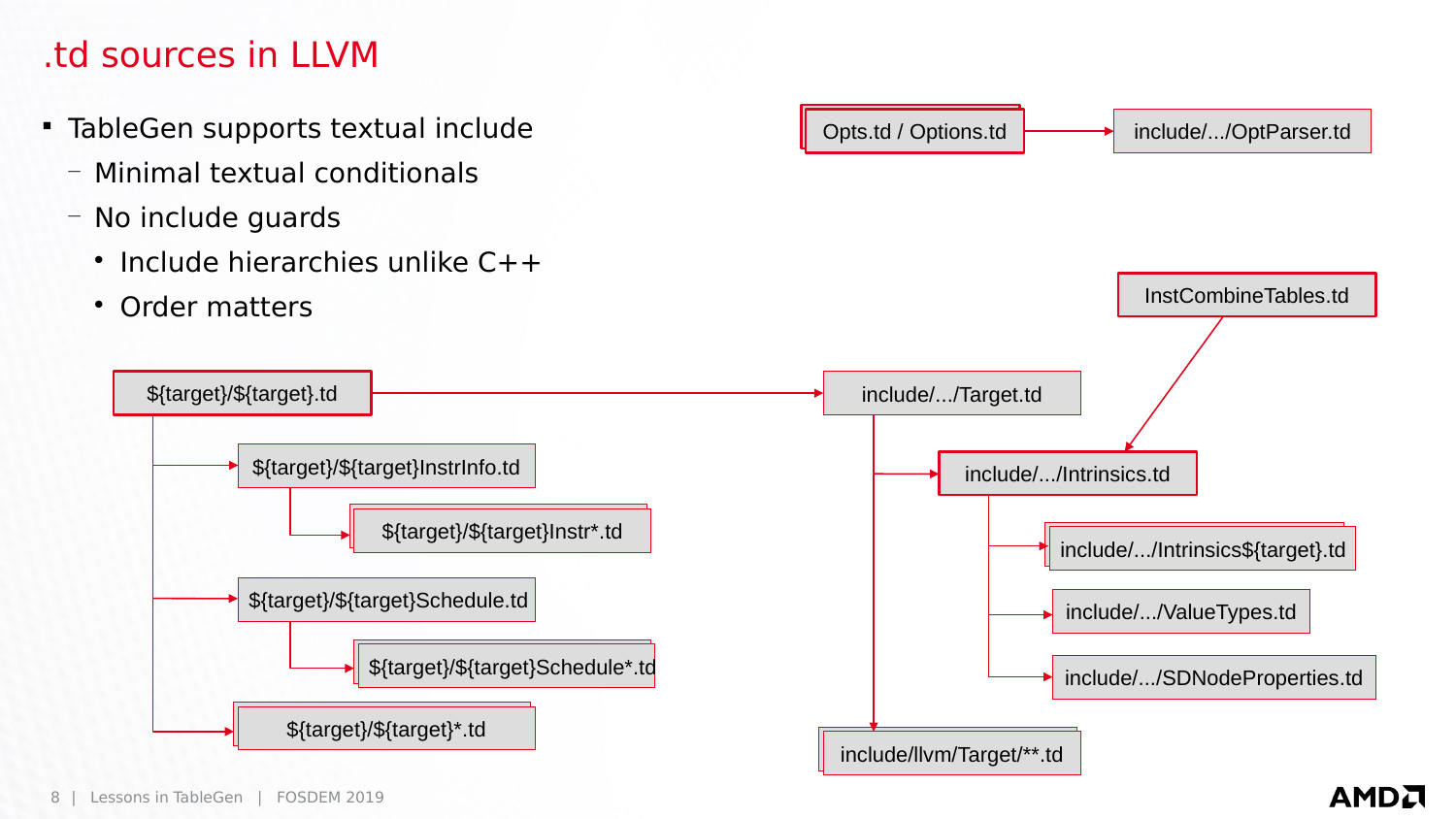#### AMDA

# TableGen language features

9 | Lessons in TableGen | FOSDEM 2019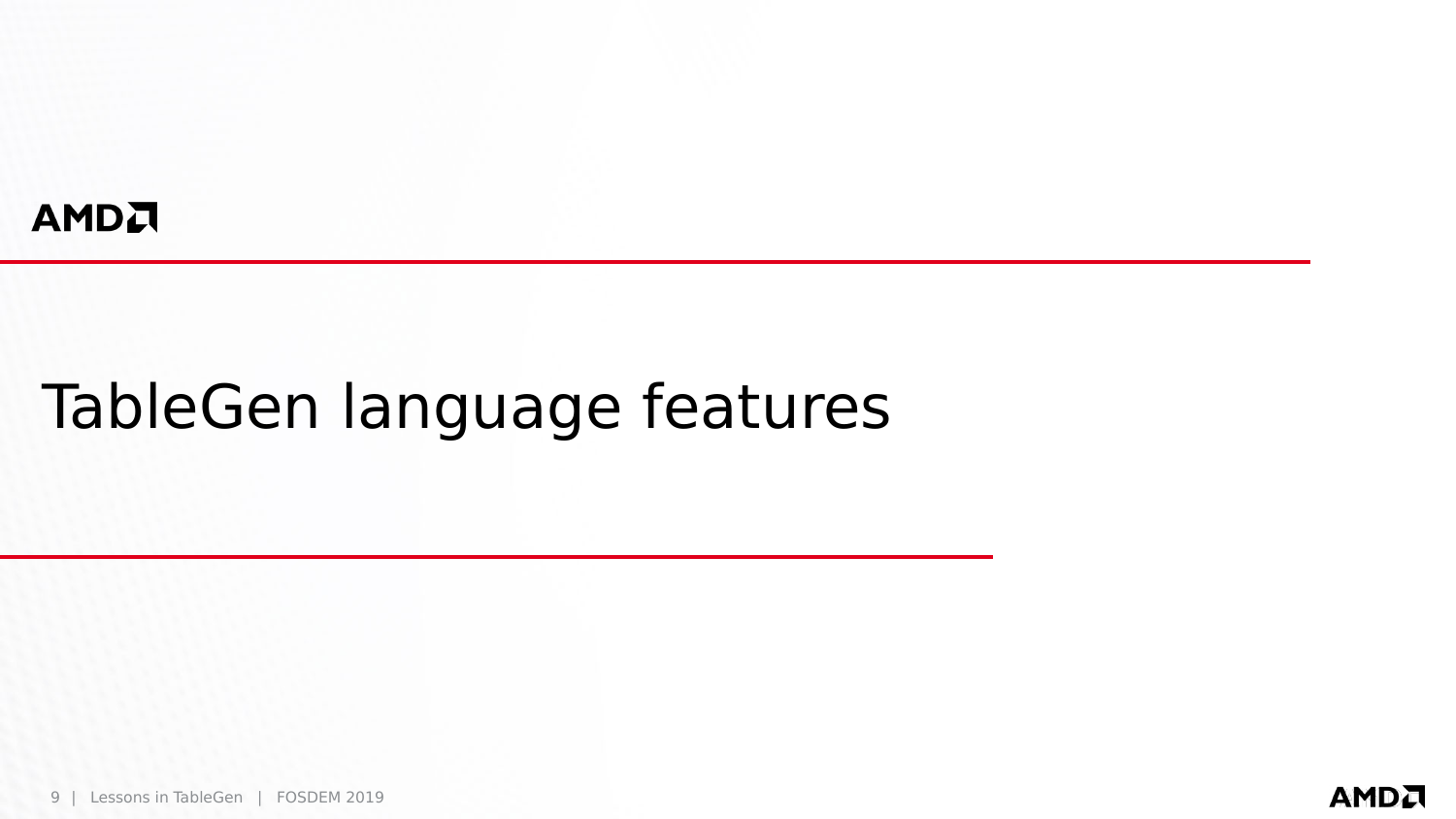#### Agenda

- What is TableGen?
	- TableGen, the tool and the language
	- Uses in LLVM
- **TableGen language features** 
	- Type system
	- Classes
	- Let-statements and late evaluation
	- Multiclasses, foreach, and defset
	- Built-ins and "functional programming"
- **Example: AMDGPU image intrinsics and instructions** 
	- Generic searchable tables backend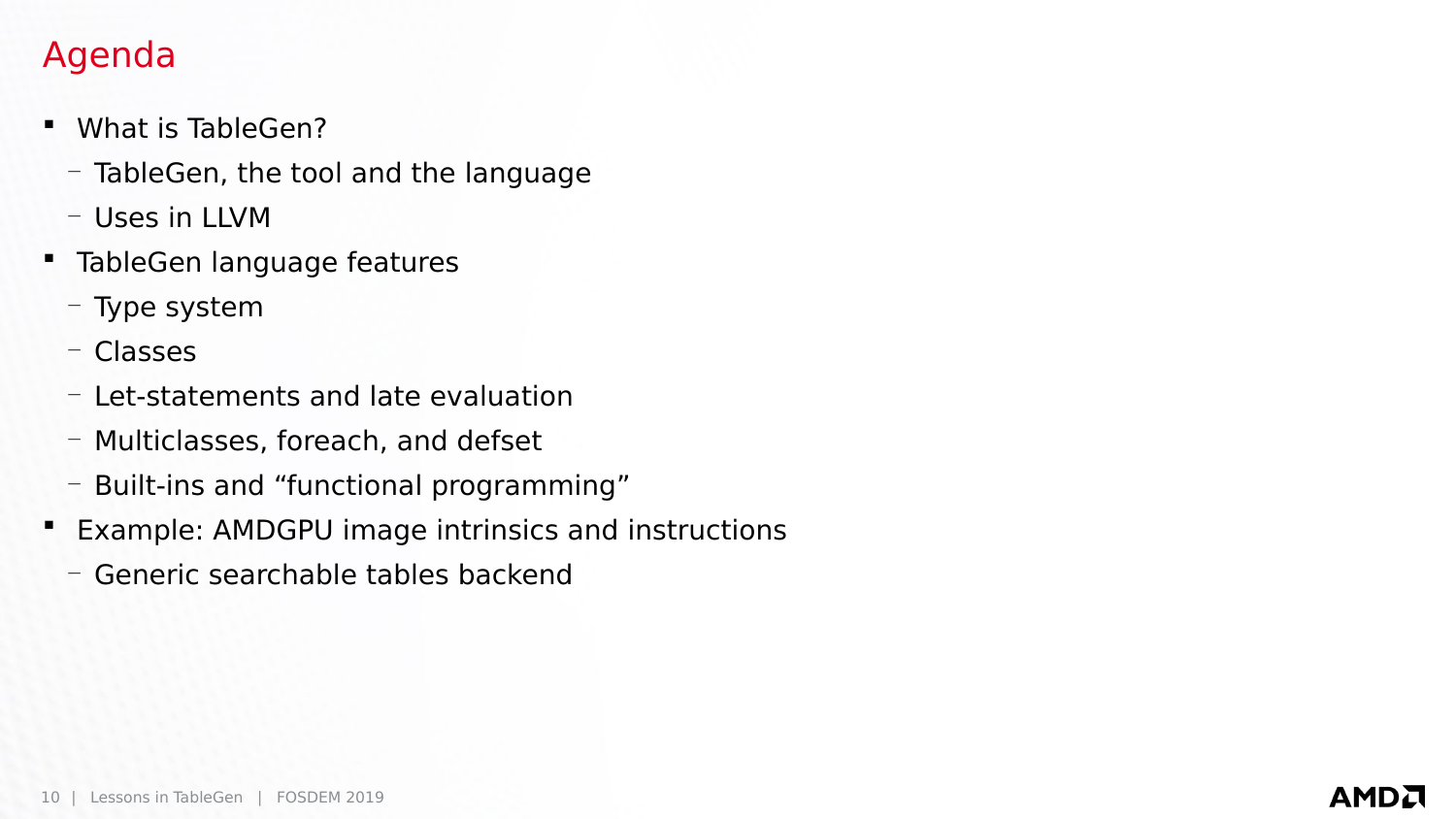#### Type system at a glance

- bit, bits<N>, int
	- Implicit conversions from and to *int* (with range checks)
	- $-$  Bit sequence:  $\{1, 0, 1, 0, 1, 0\}$
	- Slicing a bit sequence:  $foo{4}$ ,  $foo{6-8}$  literal constant indices only!
- string, code
	- $-$  "this is a string" vs. [{ this\_is\_code(); }]
	- Often implicit conversion
- $\blacksquare$  list <T >
	- [ "this", "is", "a", "list<string>" ]
	- [ "explicitly", "typed", "list", "literal" ]<string>
	- $-$  Indexing a list:  $foo[4]$  literal constant indices only!
- unset (not actually a proper type)
- dag
- class/record types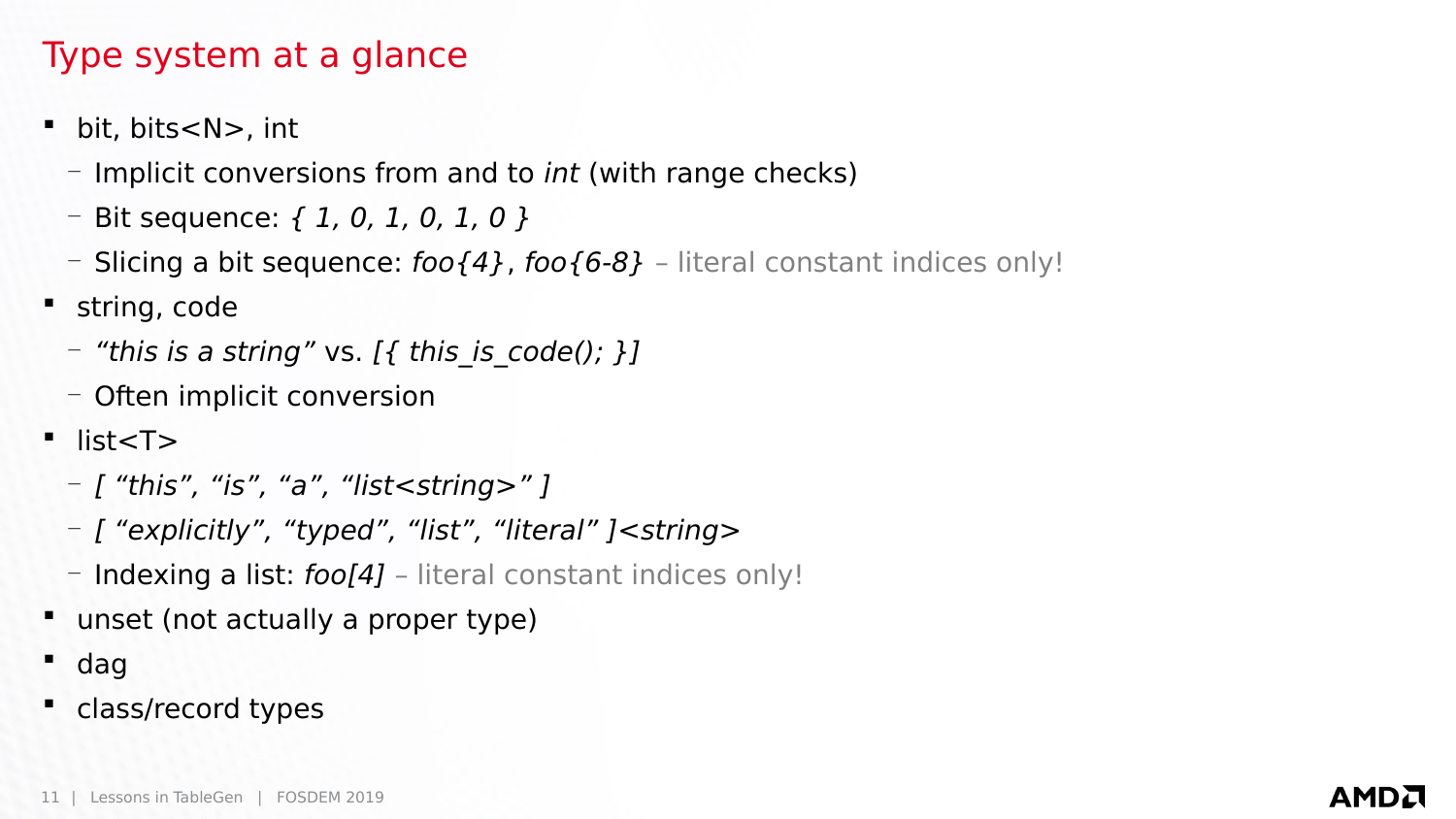#### Unset values and instruction encodings

 ... }

- ? is-a T for all types T
- Values should usually be defined somehow
- Exception: instruction encodings

```
def Foo {
  bit Unset;
  bit AlsoUnset = ?;
}
```

```
class Enc32 {
  field bits<32> Inst;
 int Size = 4;
}
class VINTRPe <bits<2> op> : Enc32 {
  bits<8> vdst;
  bits<8> vsrc;
  bits<2> attrchan;
  bits<6> attr;
 let Inst\{7-0\} = vsrc;
 let Inst{9-8} = attrchan;let Inst\{15-10\} = attr;
 let Inst{17-16} = op;
 let Inst{25-18} = vdst;
  let Inst{31-26} = 0x32; // encoding
}
```

```
def V_INTERP_P1_F32_si { // Instruction AMDGPUInst PredicateControl
                              // GCNPredicateControl InstSI VINTRPCommon
                             // Enc32 VINTRPe SIMCInstr VINTRP_Real_si
 field bits<32> Inst = {
    1, 1, 0, 0, 1, 0, vdst{7}, vdst{6},
    vdst{5}, vdst{4}, vdst{3}, vdst{2}, vdst{1}, vdst{0}, 0, 0,
    attr{5}, attr{4}, attr{3}, attr{2}, attr{1}, attr{0}, attrchan{1}, attrchan{0},
    vsrc{7}, vsrc{6}, vsrc{5}, vsrc{4}, vsrc{3}, vsrc{2}, vsrc{1}, vsrc{0} };
  dag OutOperandList = (outs VINTRPDst:$vdst);
 dag InOperandList = (ins VGPR 32:$vsrc, Attr:$attr, AttrChan:$attrchan);
 int Size = 4;
 bits<8> vdst = { ?, ?, ?, ?, ?, ?, ?, ? };
 bits<8> vsrc = { ?, ?, ?, ?, ?, ?, ?, ? };
 bits<2> attrchan = \{ ? , ? \};
 bits<6> attr = \{ ?, ?, ?, ?, ? \};
```
#### AMDA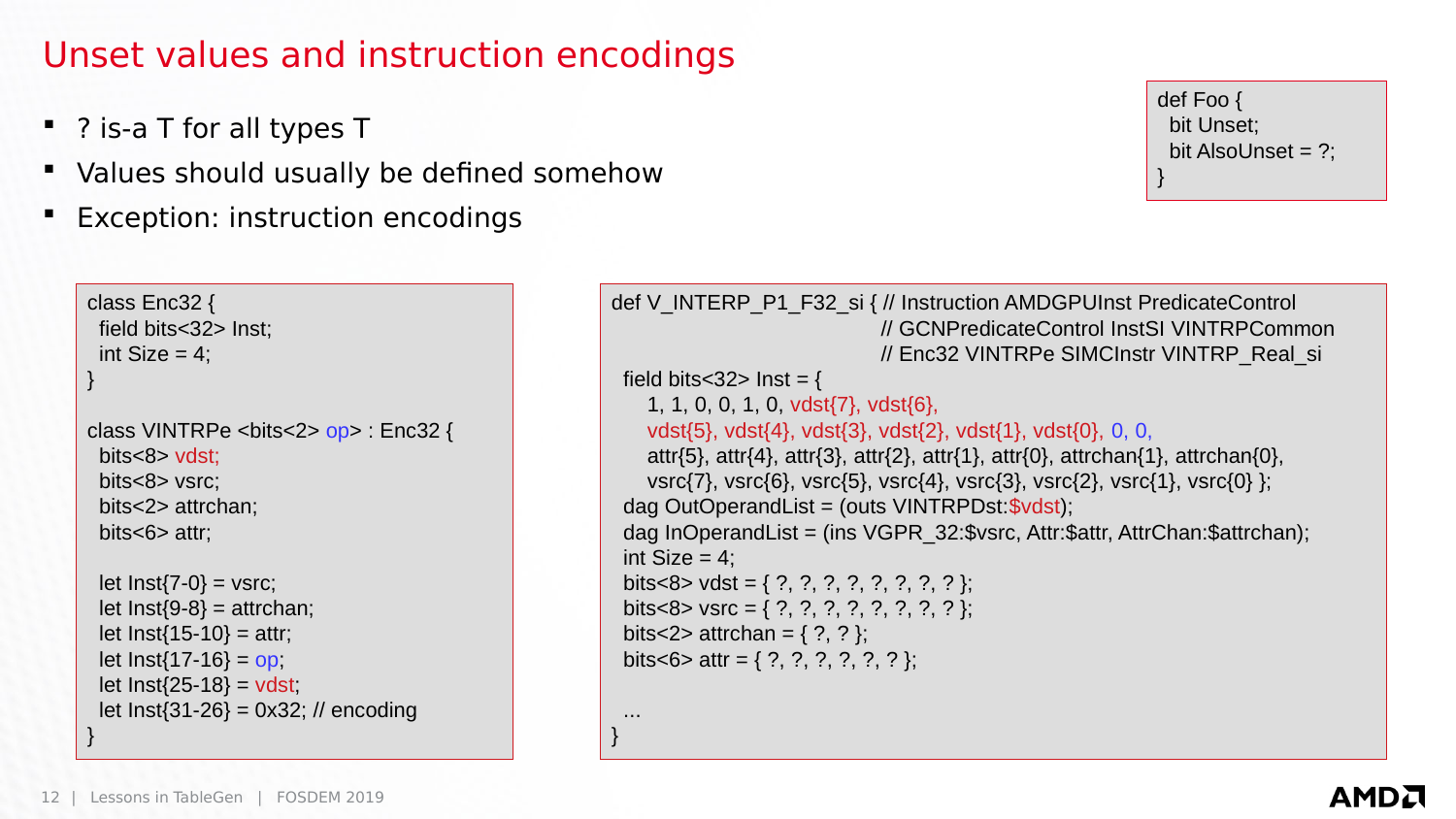#### dag type: S-expressions (kind of)

- (op arg0:\$name0, arg1:\$name1, ...)
	- No type restrictions
	- Names are just identifiers (internally of *string* type)
	- arg / name are optional, e.g. (op \$dst, 0, \$src) is equivalent to (op ?:\$dst, 0, ?:\$src)
- **Most prominent use is for ISel patterns** 
	- *op* typically corresponds to SDNode or machine instruction

def : GCNPat <  $(f32 (f16 to fp (xor oneuse i32:$$$ src0, 0x8000))), (V\_CVT\_F32\_F16\_e64 SRCMODS.NEG, \$src0, DSTCLAMP.NONE, DSTOMOD.NONE)  $>$ ;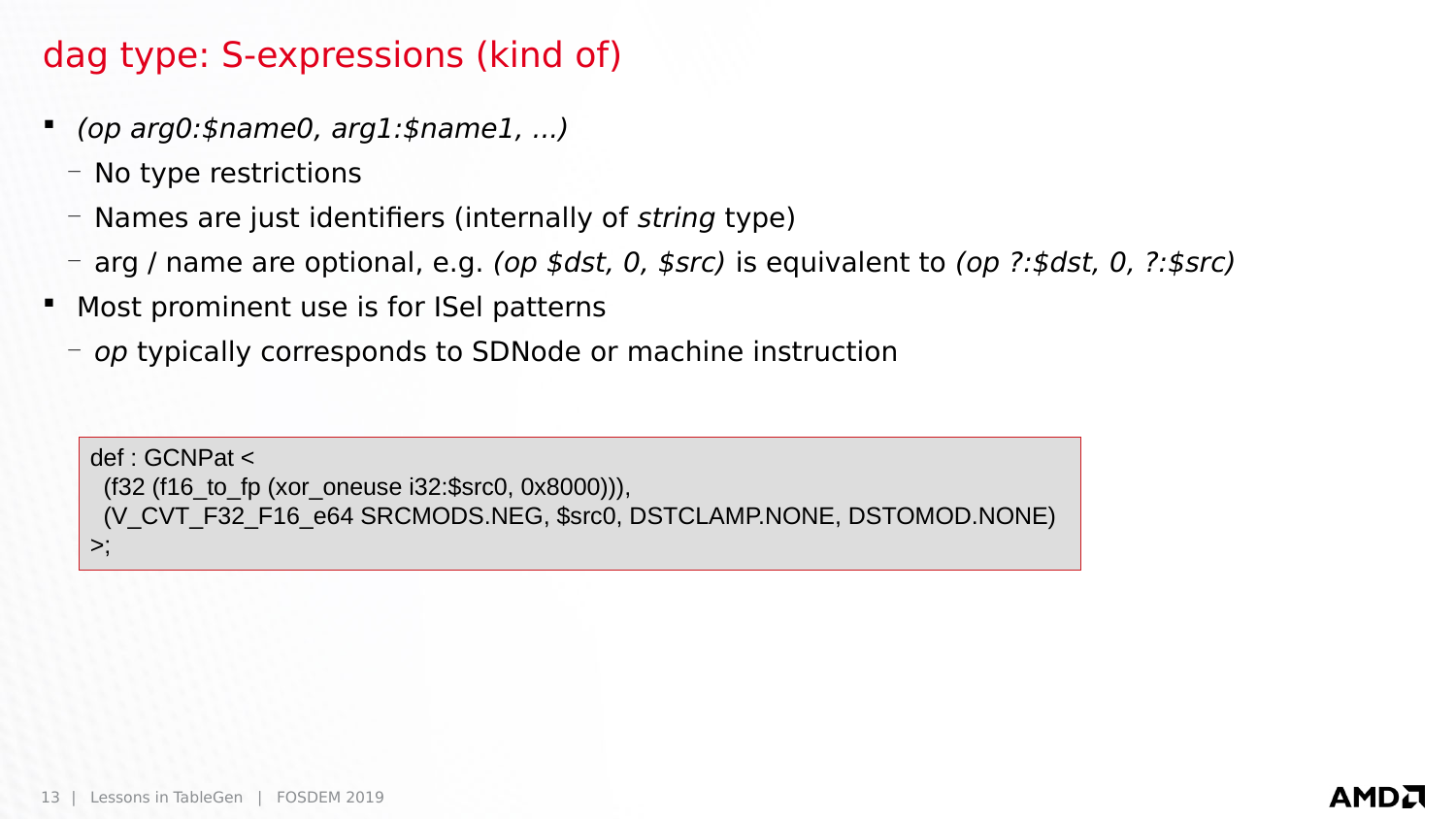#### Classes and record types

- Classes are templates for records
	- $-$  Same syntax, inheritance written like  $C++$
	- Separate namespace
- Type of records derived from a class
	- Also: type of records derived from a set of classes
		- Printed as  $\{ \}$ ,  $\{A, B\}$ , ...
		- Not expressible in the source language
- **IMPLATE** Implicit template argument NAME
	- Equal to the final name of instantiated record
- Default template arguments are supported

```
class A {
  string Name = NAME;
}
class B\leqint x\geq {
 int X = x;
}
def MyRecord : A, B<5> {
 int Y = 3;
}
def Other {
 A a = MyRecord;B b = B < 3 >;
}
```

```
def MyRecord {  // A B
  string Name = "MyRecord";
 int X = 5:
 int Y = 3;
}
def Other {
A a = MyRecord;
 B b = anonymous 0;
}
def anonymous_0 { // B
 int X = 3;
}
```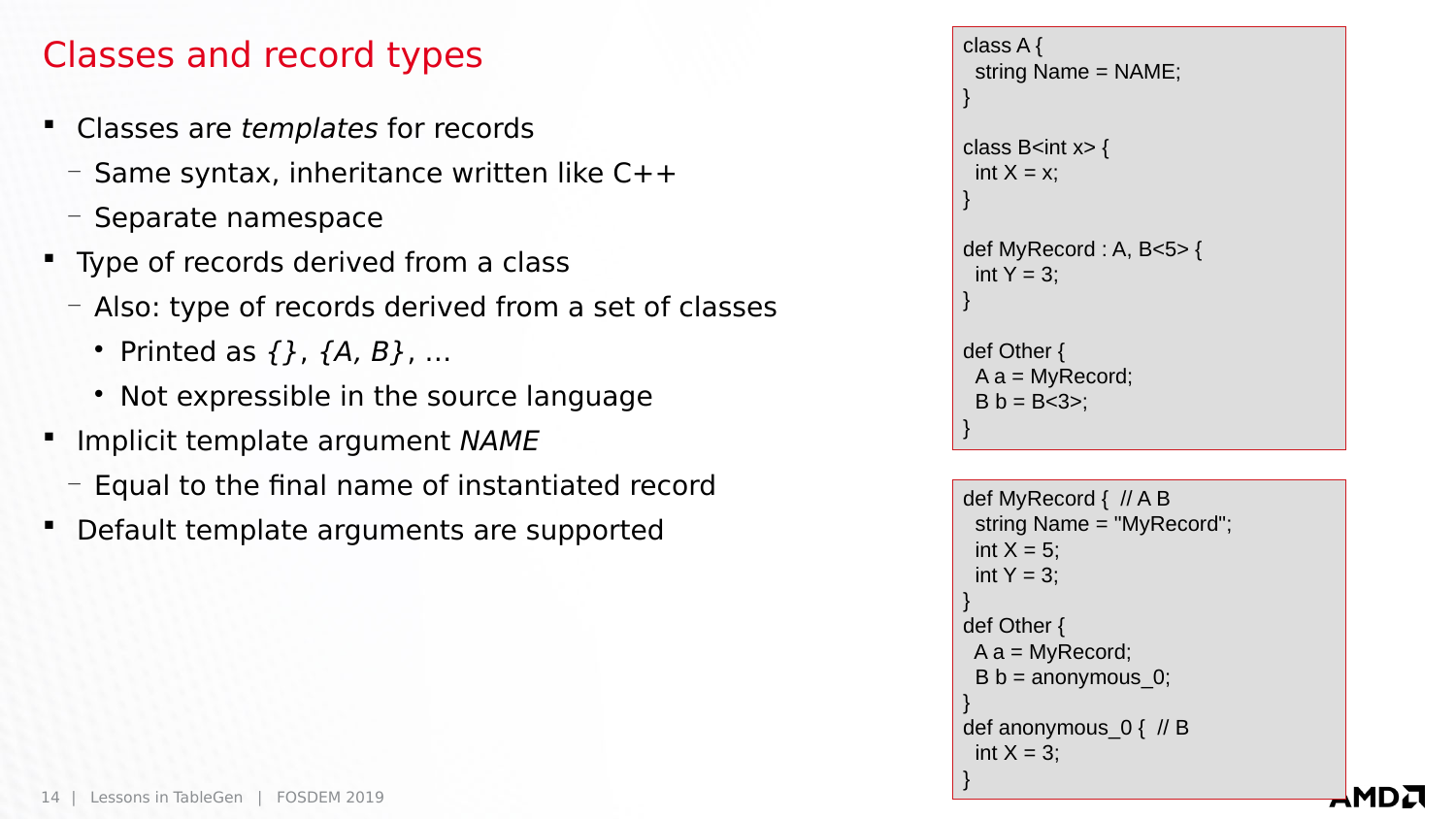#### Let-statements and late evaluation

- Override values in records
	- Globally or in class/record bodies
		- Also multiclass "bodies"
	- "Innermost" let wins
- Very powerful due to late evaluation
	- Expressions are evaluated as late as possible
- Consider using let instead of template arguments!





- This is not the let you know from functional programming style
	- Cannot define new variables, only override existing ones

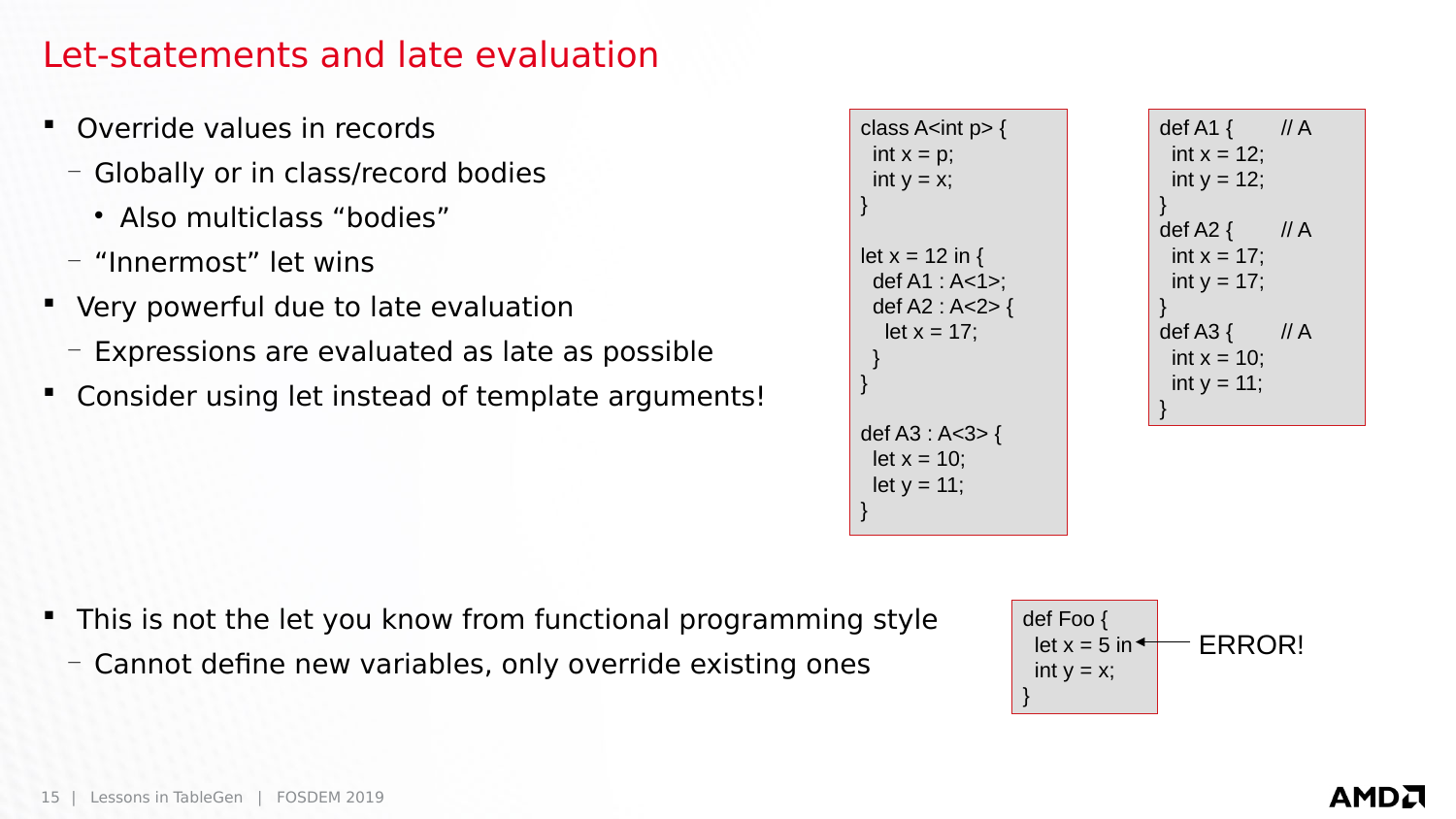#### **Multiclasses**

- **Multiclasses are templates for a set of records** 
	- Template arguments like classes
	- Instantiated via defm
- **Record names are concatenated by default** 
	- Unless implicit NAME template argument is used

class AMDGPUReadPreloadRegisterIntrinsicNamed<string name> : Intrinsic<[llvm\_i32\_ty], [], [IntrNoMem, IntrSpeculatable]>, GCCBuiltin<name>;

multiclass AMDGPUReadPreloadRegisterIntrinsic\_xyz\_named<string prefix> { def  $x : AMDGPUReadPreloadReqisterIntrinsicNamed;$ def y: AMDGPUReadPreloadRegisterIntrinsicNamed<!strconcat(prefix, "\_y")>; def z: AMDGPUReadPreloadRegisterIntrinsicNamed<!strconcat(prefix, " z")>; }

defm int\_amdgcn\_workgroup\_id : AMDGPUReadPreloadRegisterIntrinsic\_xyz\_named <"\_\_builtin\_amdgcn\_workgroup\_id">;

multiclass MC { def Rec1; def NAME#Rec2; def Rec3#NAME; } defm Base : MC;

def BaseRec1 { } def BaseRec2 { } def Rec3Base { }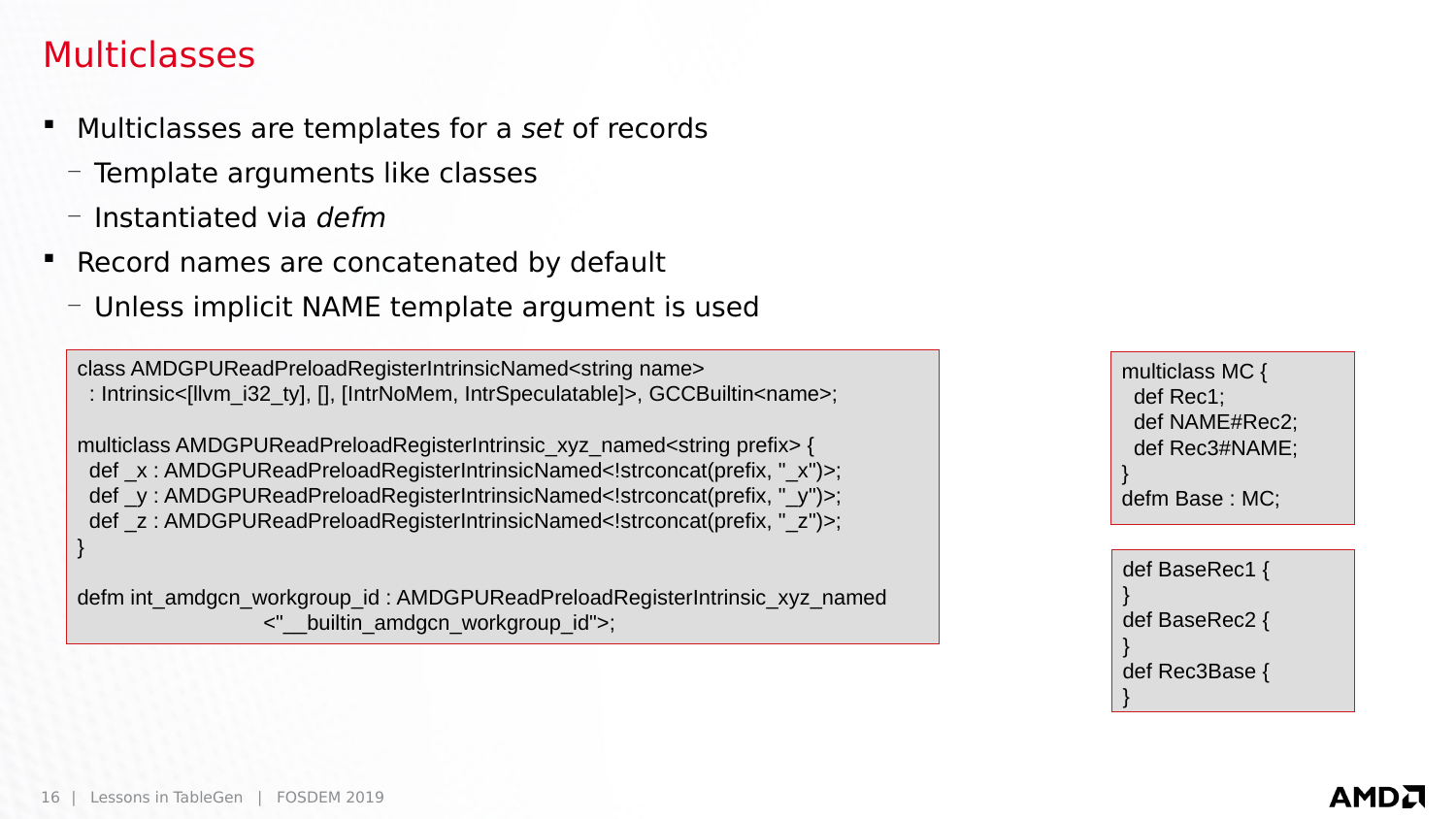#### Multiclasses and defm – corner cases

- **Multiclasses can inherit from other multiclasses** 
	- $-$  Equivalent to nesting with *defm*

| multiclass MC : Base { | multiclass MC $\{$ |  |
|------------------------|--------------------|--|
| .                      | defm : Base;       |  |
|                        | .                  |  |
|                        |                    |  |

- Almost: behavior with let-statements is inconsistent
- Is this a bug? Maybe remove inheritance entirely?
- defm can "inherit" from classes
	- All instantiated records inherit
	- Useful for tagging records with additional data
		- e.g. InstrMapping
		- Only when instantiated records are homogenous
- defm cannot have a body
	- Use let-statements instead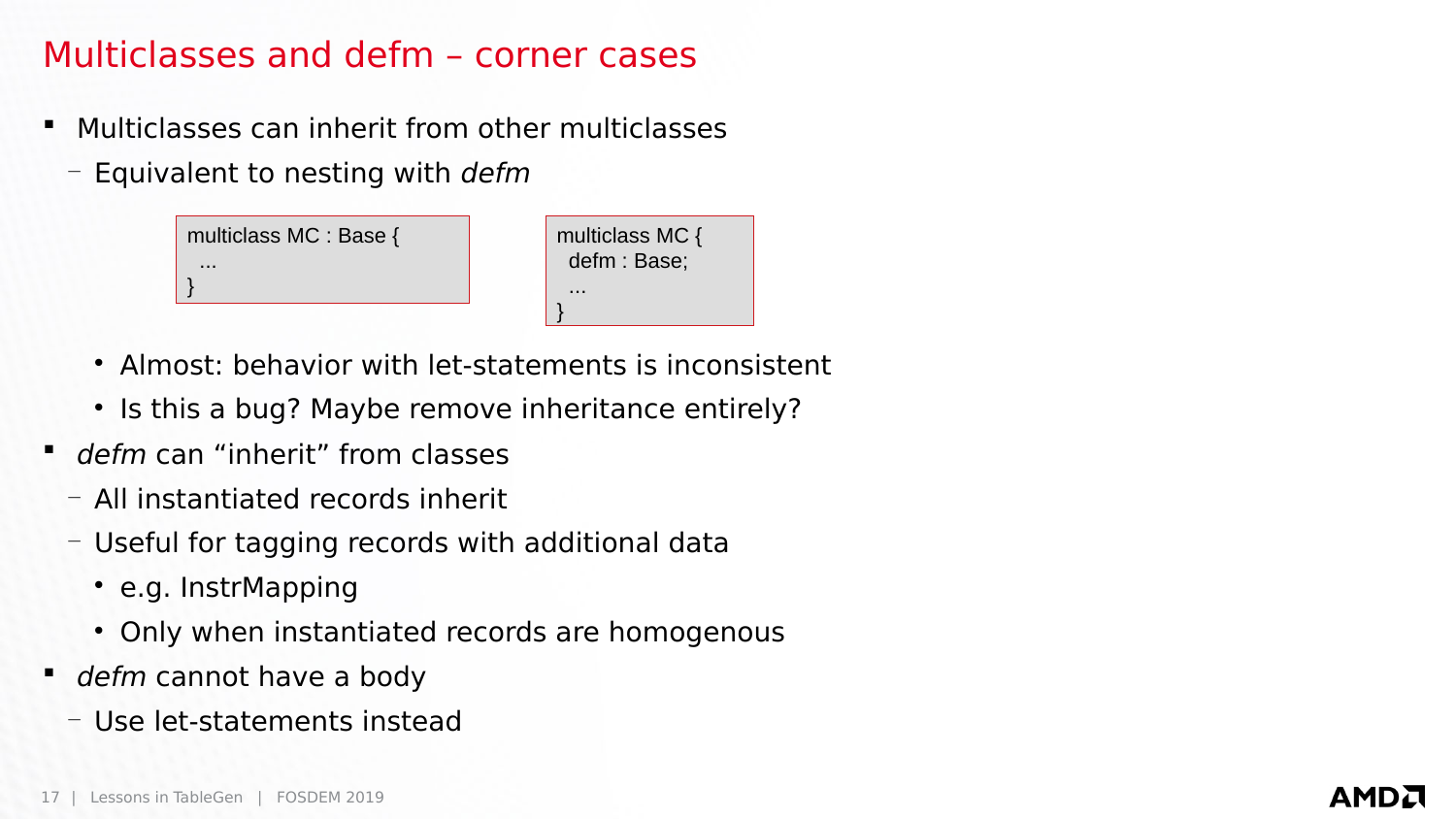#### foreach

Iterate over a list or range of integers

```
foreach Index = 0-15 in {
 def TTMP#Index# vi : SIReg<"ttmp"#Index, !add(112, Index)>;
  def TTMP#Index#_gfx9 : SIReg<"ttmp"#Index, !add(108, Index)>;
 def TTMP#Index : SIReq<"", 0>;
}
```
Can be used as an if-statement

```
class BoolToList<bit Value> {
 list<int> ret = !if(Value, [1]<int>, [1]<int>);
}
multiclass VOP1Inst <string opName, VOPProfile P,
                    SDPatternOperator node = null_frag> {
 def e32 : VOP1 Pseudo <opName, P>;
 def e64 : VOP3 Pseudo <opName, P, getVOP1Pat64<node, P>.ret>;
 def sdwa : VOP1 SDWA Pseudo <opName, P>;
  foreach _ = BoolToList<P.HasExtDPP>.ret in
  def dpp : VOP1_DPP_Pseudo <opName, P>;
}
```
defm V\_MOV\_B32 : VOP1Inst <"v\_mov\_b32", VOP\_I32\_I32>;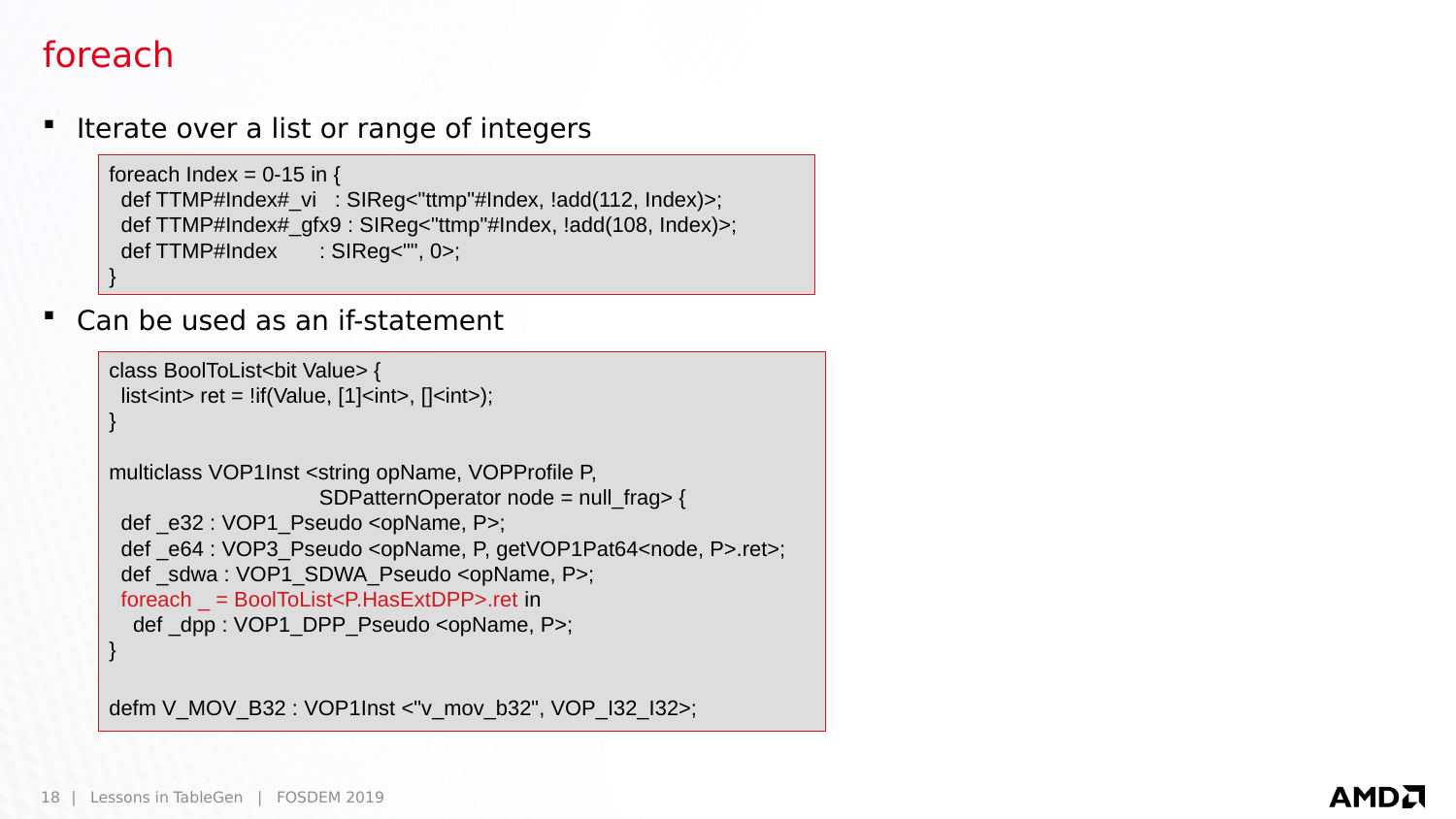#### foreach vs. multiclass

- **Both allow instantiating regular sets of records**
- multiclass
	- Idiomatic for TableGen
	- Reusable
- foreach
	- Programmable
- Combine the best of both worlds!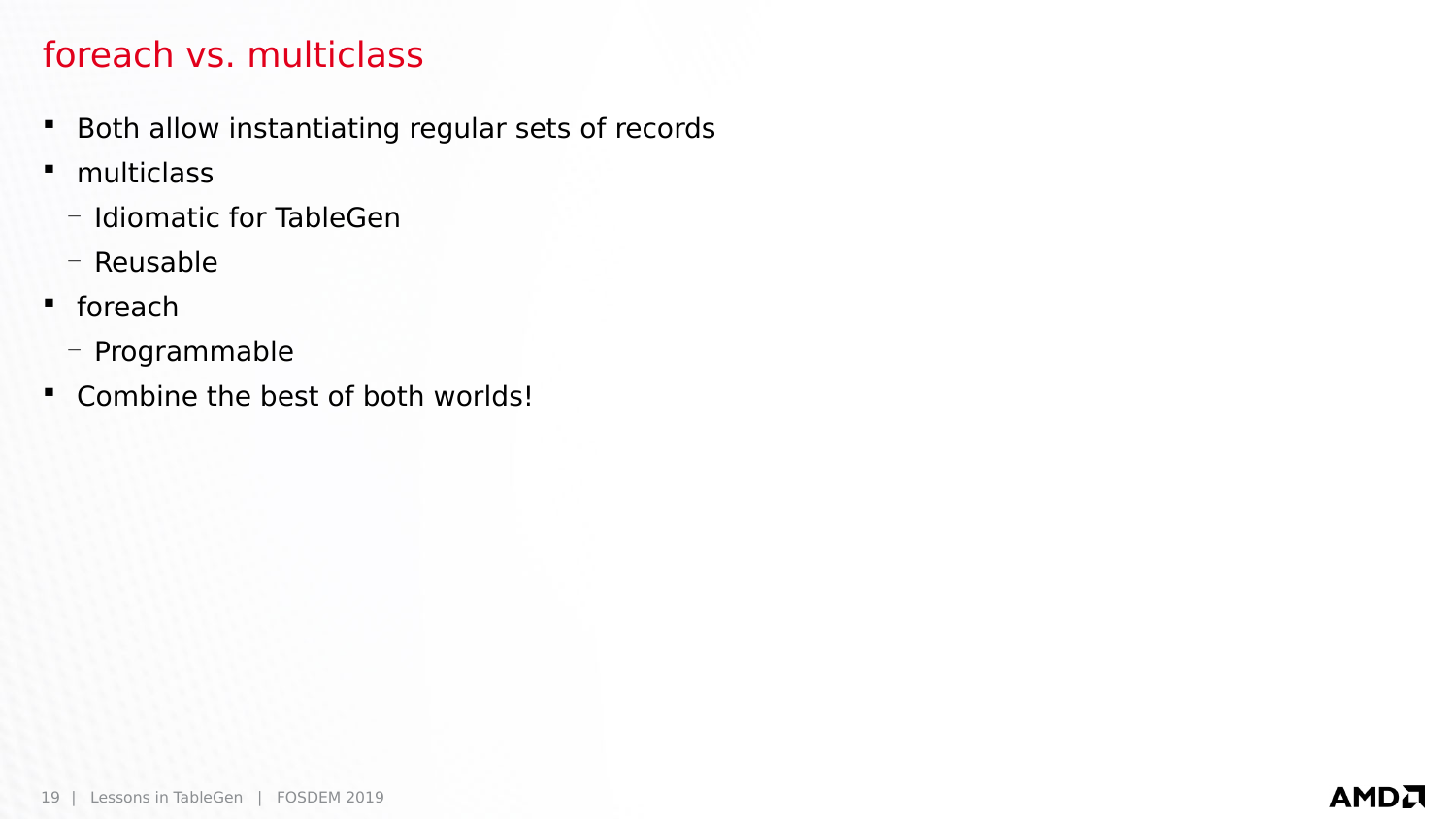#### defset

- Capture instantiated records
	- Captured records must be homogenous
	- Feed list into foreach
	- Generate derived heterogenous records

- defset vs. heterogenous multiclass?
	- multiclass usually more idiomatic
	- defset can help isolate parts of .td files

 ... }

Ex: intrinsics vs. backend definitions

defset list<AMDGPUImageDimIntrinsic> AMDGPUImageDimAtomicIntrinsics = { defm int\_amdgcn\_image\_atomic\_swap : AMDGPUImageDimAtomic<"ATOMIC\_SWAP">; defm int\_amdgcn\_image\_atomic\_add : AMDGPUImageDimAtomic<"ATOMIC\_ADD">; defm int\_amdgcn\_image\_atomic\_sub : AMDGPUImageDimAtomic<"ATOMIC\_SUB">;

```
class RsrcIntrinsic<AMDGPURsrcIntrinsic intr> {
 Intrinsic Intr = |cast<Intrinsic>(intr);
  bits<8> RsrcArg = intr.RsrcArg;
 bit IsImage = intr.IsImage;
```

```
}
```
}

}

```
def RsrcIntrinsics : GenericTable {
  let FilterClass = "RsrcIntrinsic";
  let Fields = ["Intr", "RsrcArg", "IsImage"];
```

```
 let PrimaryKey = ["Intr"];
 let PrimaryKeyName = "lookupRsrcIntrinsic";
```

```
foreach intr = !listconcat(AMDGPUBufferIntrinsics,
                 AMDGPUImageDimIntrinsics,
                 AMDGPUImageDimAtomicIntrinsics) in {
 def : RsrcIntrinsic<!cast<AMDGPURsrcIntrinsic>(intr)>;
```
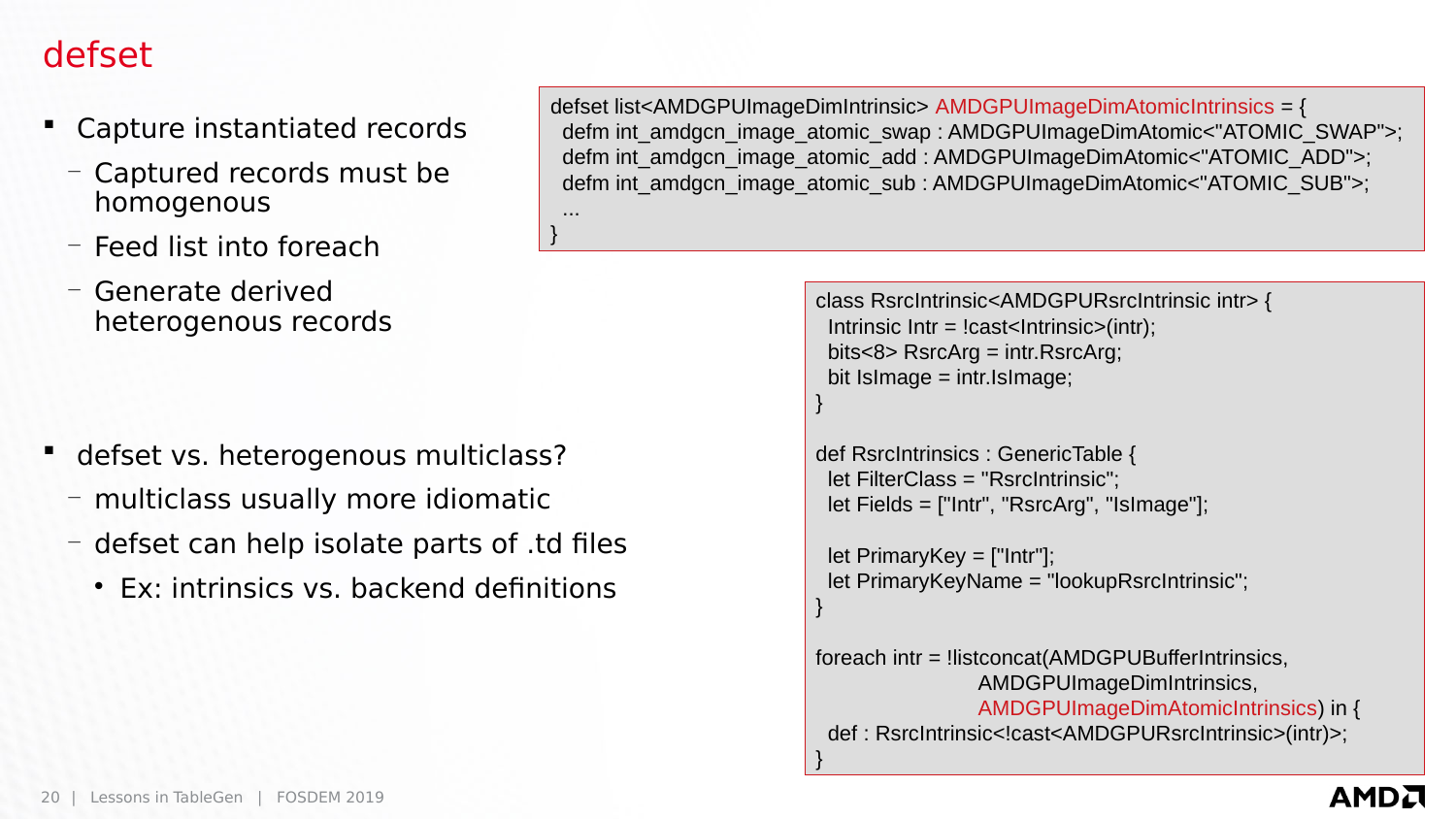#### Built-in functions

- **Built-in functions prefixed with !** 
	- !eq !ne !le !lt !ge !gt
	- !add !shl !sra !srl !and !or
	- $-$ !if
	- !head !tail !listconcat !size !empty
	- !foreach !foldl
	- !con !dag
	- !strconcat !subst
	- !isa !cast
		- Allows casting between records and strings (by name)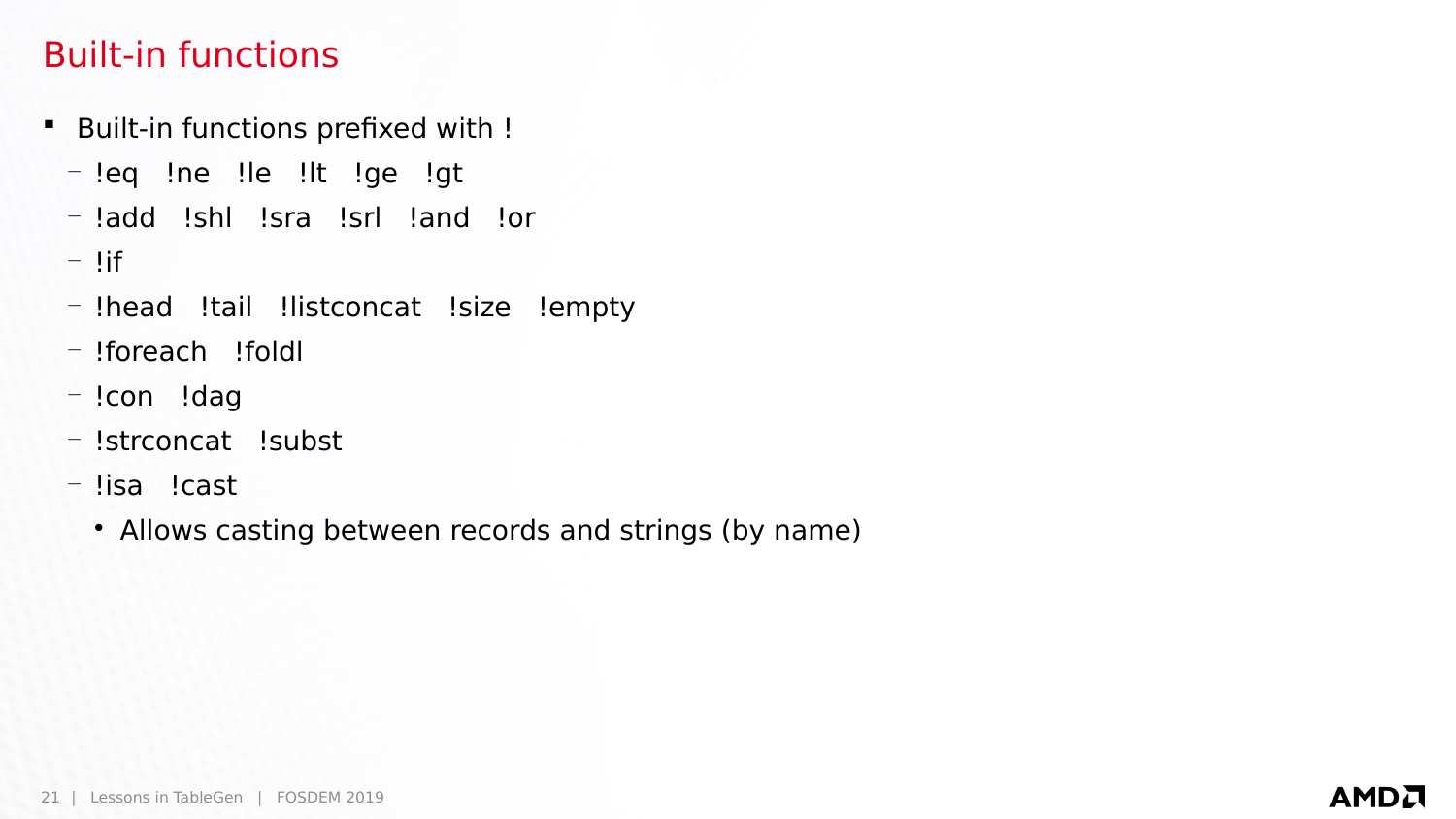### Agenda

- What is TableGen?
	- TableGen, the tool and the language
	- Uses in LLVM
- **TableGen language features** 
	- Type system
	- Classes
	- Let-statements and late evaluation
	- Multiclasses, foreach, and defset
	- Built-ins and "functional programming"
- **Example: AMDGPU image intrinsics and instructions** 
	- Generic searchable tables backend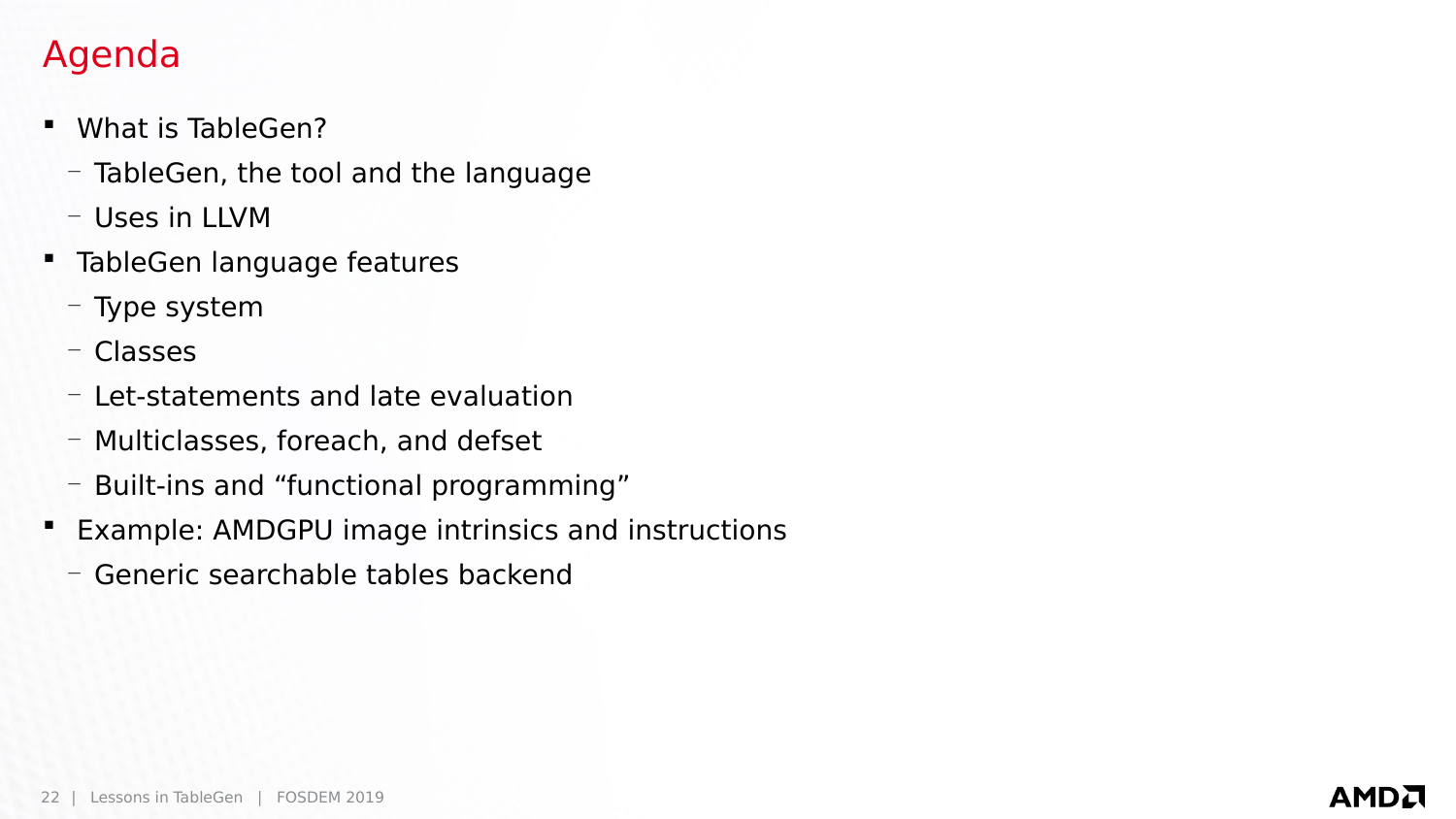#### AMDA

# Example: AMDGPU image intrinsics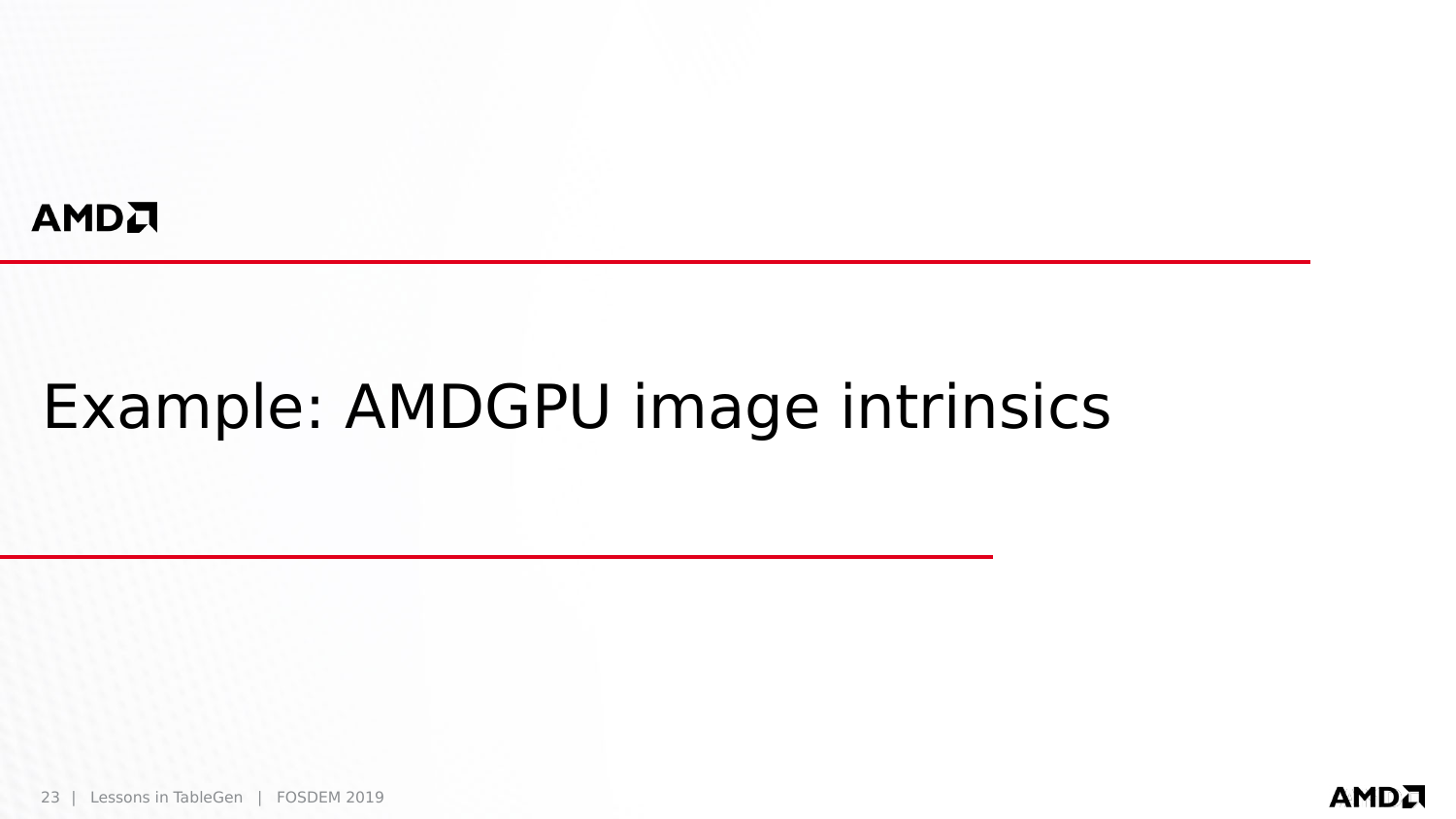#### Why image operations are challenging

- Number of address operands ranges from 1 to 12
	- Different image dimensions (1D, 2D, 3D, MSAA, …)
	- Different operand types (float vs. half)
- **Number of data operands ranges from 1 to 4**

#### Many different instructions with a partially regular structure

| IMAGE_ATOMIC_ADD                 | IMAGE_GATHER4_C_B_CL_O | IMAGE SAMPLE B         | IMAGE SAMPLE C D CL O |
|----------------------------------|------------------------|------------------------|-----------------------|
| IMAGE ATOMIC AND                 | IMAGE GATHER4 C B O    | IMAGE SAMPLE B CL      | IMAGE SAMPLE C D O    |
| IMAGE_ATOMIC_CMPSWAP             | IMAGE_GATHER4_C_CL     | IMAGE SAMPLE B CL O    | IMAGE SAMPLE C L      |
| IMAGE_ATOMIC_DEC                 | IMAGE_GATHER4_C_CL_O   | IMAGE SAMPLE B O       | IMAGE SAMPLE C LZ     |
| IMAGE_ATOMIC_INC                 | IMAGE GATHER4 C L      | IMAGE SAMPLE C         | IMAGE_SAMPLE_C_LZ_O   |
| IMAGE_ATOMIC_OR                  | IMAGE GATHER4 C LZ     | IMAGE_SAMPLE CD        | IMAGE_SAMPLE_C_L_O    |
| IMAGE ATOMIC SMAX                | IMAGE_GATHER4_C_LZ_O   | IMAGE SAMPLE CD CL     | IMAGE SAMPLE C O      |
| IMAGE ATOMIC SMIN                | IMAGE_GATHER4_C_L_O    | IMAGE_SAMPLE_CD_CL_O   | IMAGE SAMPLE D        |
| IMAGE_ATOMIC_SUB                 | IMAGE_GATHER4_C_O      | IMAGE SAMPLE CD O      | IMAGE SAMPLE D CL     |
| IMAGE_ATOMIC_SWAP                | IMAGE GATHER4 L        | IMAGE SAMPLE CL        | IMAGE SAMPLE D CL O   |
| IMAGE ATOMIC UMAX                | IMAGE GATHER4 LZ       | IMAGE SAMPLE CL O      | IMAGE_SAMPLE_D_O      |
| IMAGE_ATOMIC_UMIN                | IMAGE GATHER4 LZ O     | IMAGE SAMPLE C B       | IMAGE SAMPLE L        |
| IMAGE_ATOMIC_XOR                 | IMAGE_GATHER4_L_O      | IMAGE SAMPLE C B CL    | IMAGE SAMPLE LZ       |
| <b>IMAGE GATHER4</b>             | IMAGE GATHER4 O        | IMAGE SAMPLE C B CL O  | IMAGE SAMPLE LZ O     |
| IMAGE GATHER4 B                  | IMAGE GET LOD          | IMAGE SAMPLE C B O     | IMAGE_SAMPLE_L_O      |
| IMAGE GATHER4 B CL               | IMAGE GET RESINFO      | IMAGE SAMPLE C CD      | IMAGE_SAMPLE_O        |
| IMAGE GATHER4 B CL O             | IMAGE LOAD             | IMAGE SAMPLE C CD CL   | <b>IMAGE STORE</b>    |
| IMAGE_GATHER4_B_O                | IMAGE LOAD MIP         | IMAGE SAMPLE C CD CL O | IMAGE STORE MIP       |
| IMAGE_GATHER4 C                  | IMAGE_LOAD_MIP_PCK     | IMAGE SAMPLE C CD O    | IMAGE STORE MIP PCK   |
| IMAGE GATHER4 CL                 | IMAGE_LOAD_MIP_PCK_SGN | IMAGE SAMPLE C CL      | IMAGE STORE PCK       |
| IMAGE GATHER4 CL O               | IMAGE_LOAD_PCK         | IMAGE SAMPLE C CL O    |                       |
| IMAGE GATHER4 C B                | IMAGE LOAD PCK SGN     | IMAGE_SAMPLE_C_D       |                       |
| IMAGE_GATHER4_C_B_CL             | <b>IMAGE SAMPLE</b>    | IMAGE SAMPLE C D CL    |                       |
| Assans in TableGen   FOSDEM 2019 |                        |                        |                       |

24 | Lessons in TableGen | FOSDEM 2019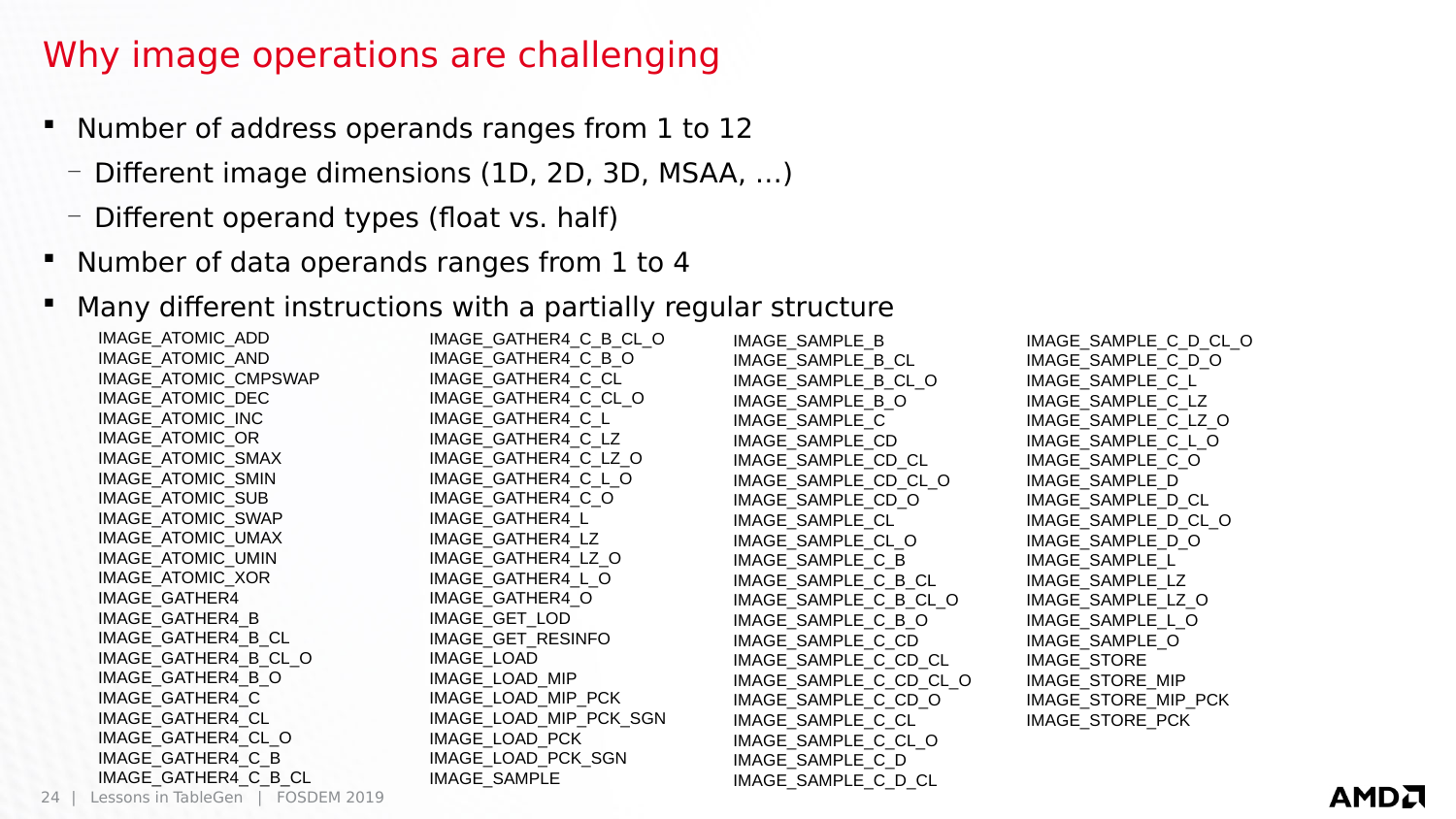#### Some intrinsic examples

% $v =$  call <4 x float> @llvm.amdgcn.image.sample.1d.v4f32.f32(

i32 %dmask, float %s, <8 x i32> %rsrc, <4 x i32> %samp, i1 %unorm, i32 %cachepolicy, i32 %texfail)

% $v =$  call float @llvm.amdgcn.image.sample.d.o.2darray.f32.f32.f32(

i32 %dmask, i32 %offset, float %dsdh, float %dtdh, float %dsdv, float %dtdv, float %s, float %t, float %slice, <8 x i32> %rsrc, <4 x i32> %samp, i1 %unorm, i32 %cachepolicy, i32 %texfail)

% $v =$  call half @llvm.amdgcn.image.sample.c.l.2d.f16.f32(

i32 %dmask, float %zcompare, float %s, float %t, float %lod, <8 x i32> %rsrc, <4 x i32> %samp, i1 %unorm, i32 %cachepolicy, i32 %texfail)

% $v =$  call <4 x float> @llvm.amdgcn.image.sample.b.2d.v4f32.f32.f16(

i32 %dmask, float %bias, half %s, half %t,

<8 x i32> %rsrc, <4 x i32> %samp, i1 %unorm, i32 %cachepolicy, i32 %texfail)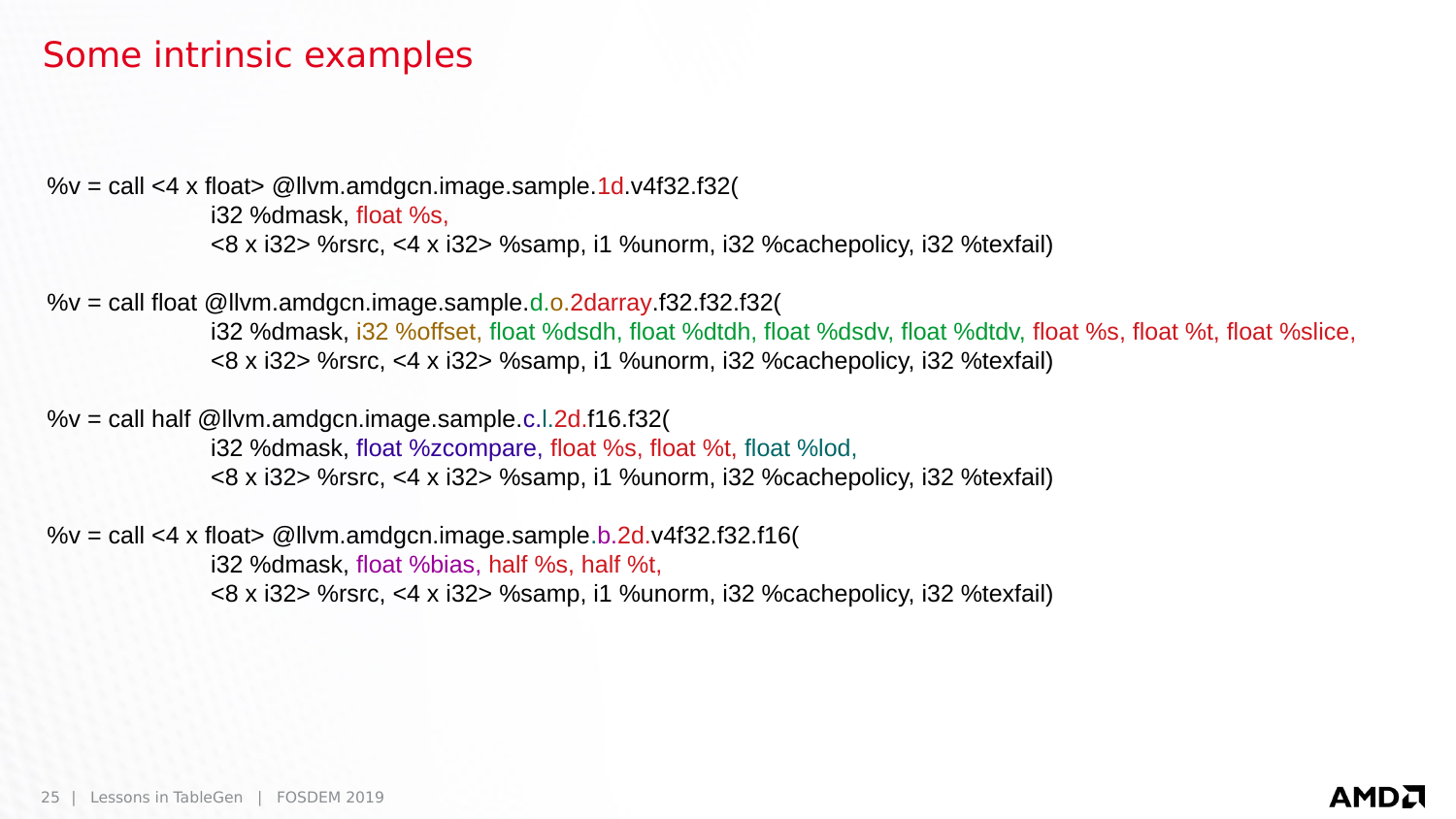#### Artifacts generated by TableGen

- **Intrinsics**
- Machine instructions
	- $-$  Multiple copies per "base opcode":  $\#$  of data channels, encoding, ...
- **NO SelectionDAG ISel patterns** 
	- Early versions used patterns, turned out too difficult to maintain
	- $-$  Instruction selection now in C++, aided by generic tables
- Generic tables
	- BaseOpcode enum and information (# extra address arguments, derivatives, ...)
	- Mapping between intrinsic and (base opcode, image dimension)
	- $-$  Mapping between machine instruction and (base opcode,  $\#$  of channels, encoding, ...)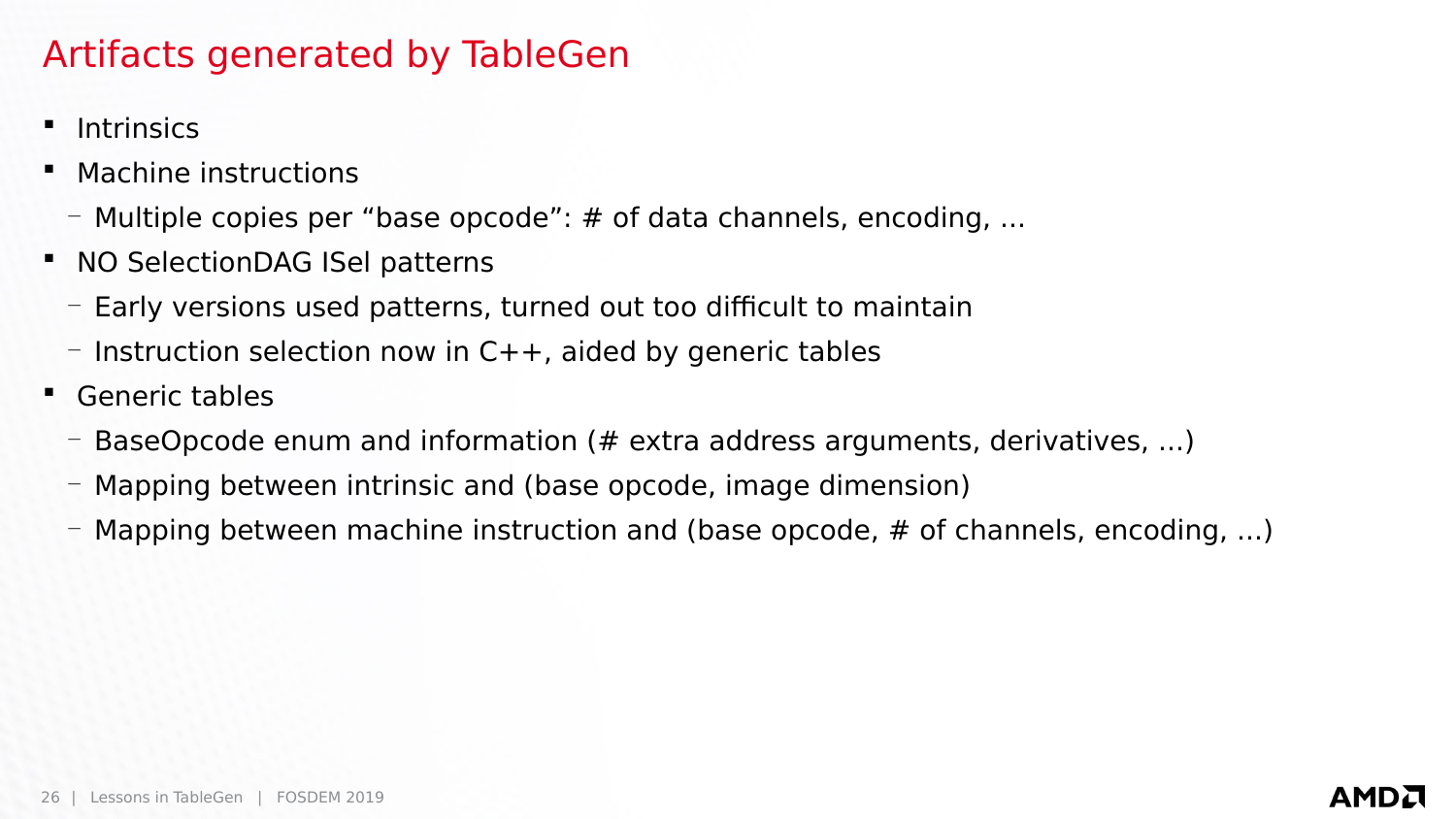### Generating argument lists, part 1: gradient arguments

```
class AMDGPUArg<LLVMType ty, string name> {
 LLVMType Type = ty;
  string Name = name;
}
class makeArgList<list<string> names, LLVMType basety> {
  list<AMDGPUArg> ret =
  !listconcat([AMDGPUArg<br/>basety, names[0]>],
              !foreach(name, !tail(names), AMDGPUArg<LLVMMatchType<0>, name>));
}
class AMDGPUDimProps<string name, list<string> coord_names, list<string> slice_names> {
 ...
  list<AMDGPUArg> GradientArgs =
  makeArgList<!listconcat(!foreach(name, coord_names, "d" \# name \# "dh"),
                         !foreach(name, coord names, "d" \# name \# "dv")),
                llvm_anyfloat_ty>.ret;
  bits<8> NumGradients = !size(GradientArgs);
 ...
}
def AMDGPUDim2DArray : AMDGPUDimProps<"2darray", ["s", "t"], ["slice"]>;
                                                                                            [AMDGPUArg<llvm_anyfloat_ty, "dsdh">,
                                                                                            AMDGPUArg<LLVMMatchType<0>, "dtdh">,
                                                                                            AMDGPUArg<LLVMMatchType<0>, "dsdv">,
                                                                                            AMDGPUArg<LLVMMatchType<0>, "dtdv">]
```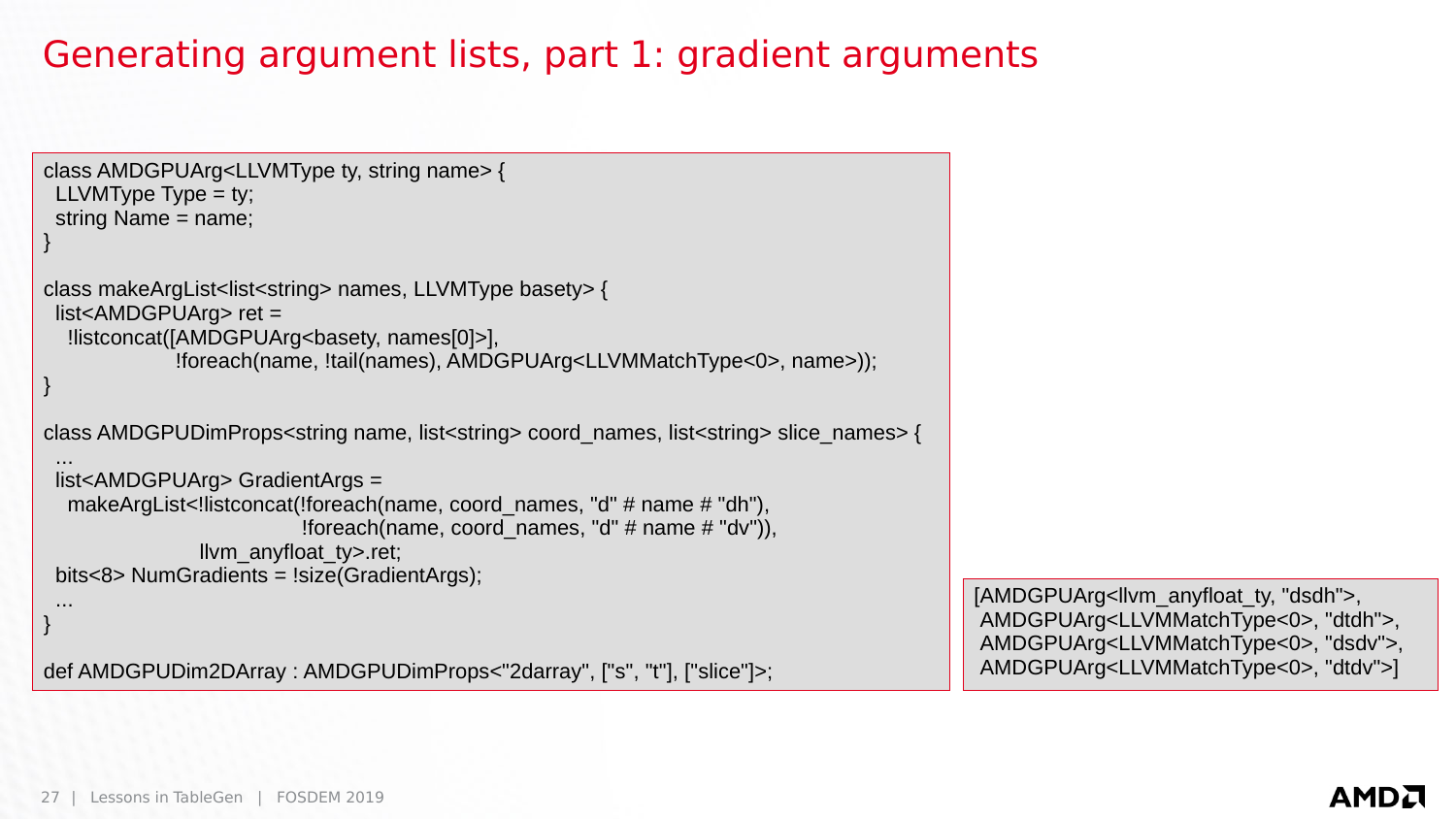### Generating argument lists, part 2: combining argument lists

```
class AMDGPUDimProfile<string opmod,
                           AMDGPUDimProps dim> {
  // These are intended to be overwritten by subclasses (late evaluation!)
 bit IsSample = 0;
  list<AMDGPUArg> ExtraAddrArgs = [];
 bit Gradients = 0;
  string LodClampMip = "";
  int NumRetAndDataAnyTypes = ...;
  list<AMDGPUArg> AddrArgs =
   arglistconcat<[ExtraAddrArgs,
                 !if(Gradients, dim.GradientArgs, []),
                 !listconcat(!if(IsSample, dim.CoordSliceArgs, dim.CoordSliceIntArgs),
                            !if(!eq(LodClampMip, ""),
                             []<AMDGPUArg>,
                             [AMDGPUArg<LLVMMatchType<0>, LodClampMip>]))],
                 NumRetAndDataAnyTypes>.ret;
}
```
// Need to concatenate, and adjust LLVMMatchType references, for example in:

```
[AMDGPUArg<llvm_anyfloat_ty, "dsdh">, AMDGPUArg<LLVMMatchType<0>, "dtdh">,
AMDGPUArg<LLVMMatchType<0>, "dsdv">, AMDGPUArg<LLVMMatchType<0>, "dtdv">]
```
[AMDGPUArg<llvm\_anyfloat\_ty, "s">, AMDGPUArg<LLVMMatchType<0>, "t">, AMDGPUArg<LLVMMatchType<0>, "slice">]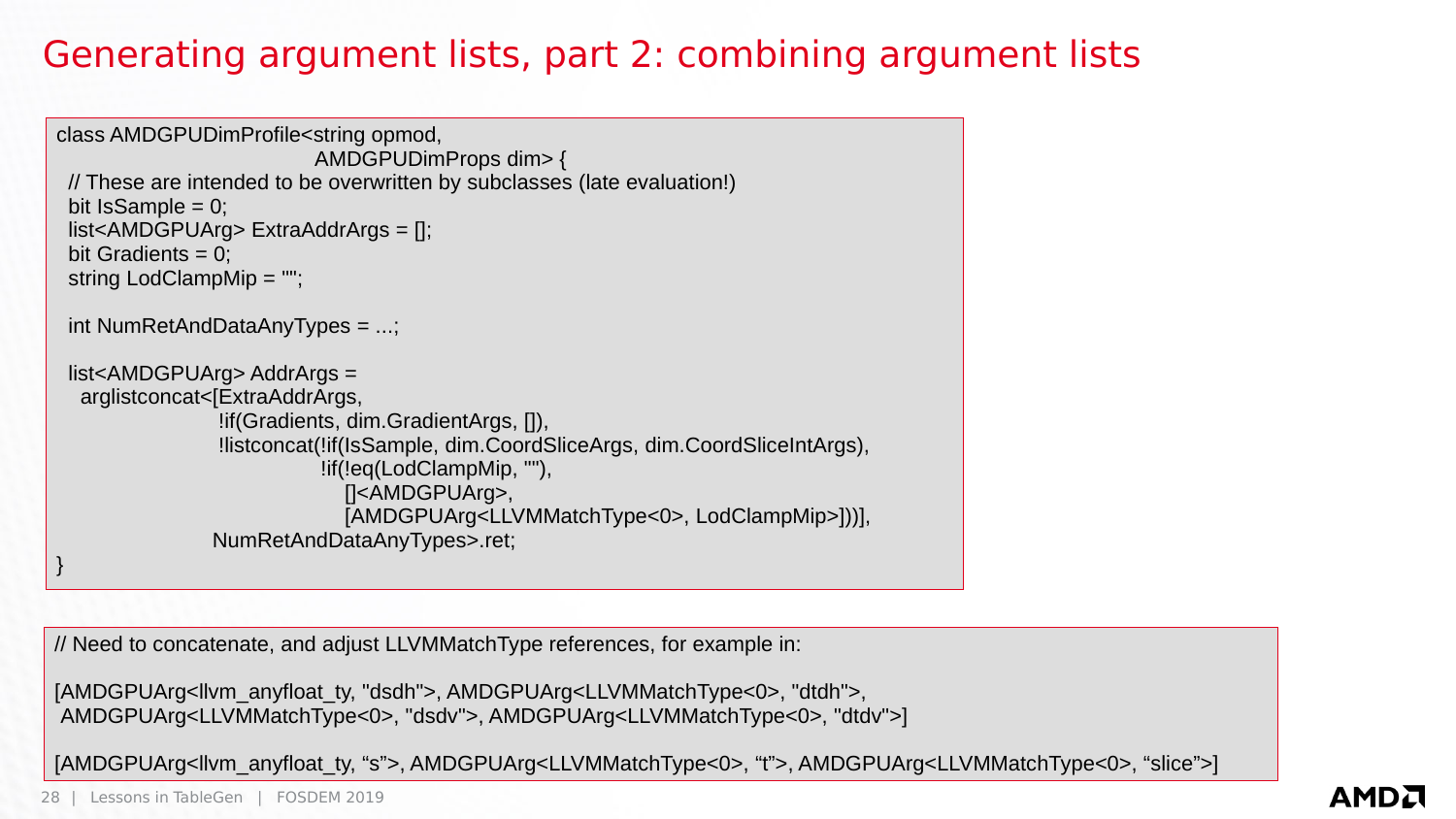### Generating argument lists, part 3: adjusting LLVMMatchType

```
class arglistmatchshift<list<AMDGPUArg> arglist, int shift> {
  list<AMDGPUArg> ret =
   !foreach(arg, arglist,
             !if(!isa<LLVMMatchType>(arg.Type),
               AMDGPUArg<LLVMMatchType<!add(!cast<LLVMMatchType>(arg.Type).Number, shift)>,
                              arg.Name>,
               arg));
}
class arglistconcat<list<list<AMDGPUArg>> arglists, int shift = 0 > {
  list<AMDGPUArg> ret =
   !foldl([]<AMDGPUArg>, arglists, lhs, rhs,
         !listconcat(lhs,
                    arglistmatchshift<rhs,
                                       !add(shift, !foldl(0, lhs, a, b,
                                                      !add(a, b.Type.isAny))\geq .ret);
}
```
// Need to concatenate, and adjust LLVMMatchType references, for example in:

```
[AMDGPUArg<llvm_anyfloat_ty, "dsdh">, AMDGPUArg<LLVMMatchType<0>, "dtdh">,
AMDGPUArg<LLVMMatchType<0>, "dsdv">, AMDGPUArg<LLVMMatchType<0>, "dtdv">]
```
[AMDGPUArg<llvm\_anyfloat\_ty, "s">, AMDGPUArg<LLVMMatchType<0>, "t">, AMDGPUArg<LLVMMatchType<0>, "slice">]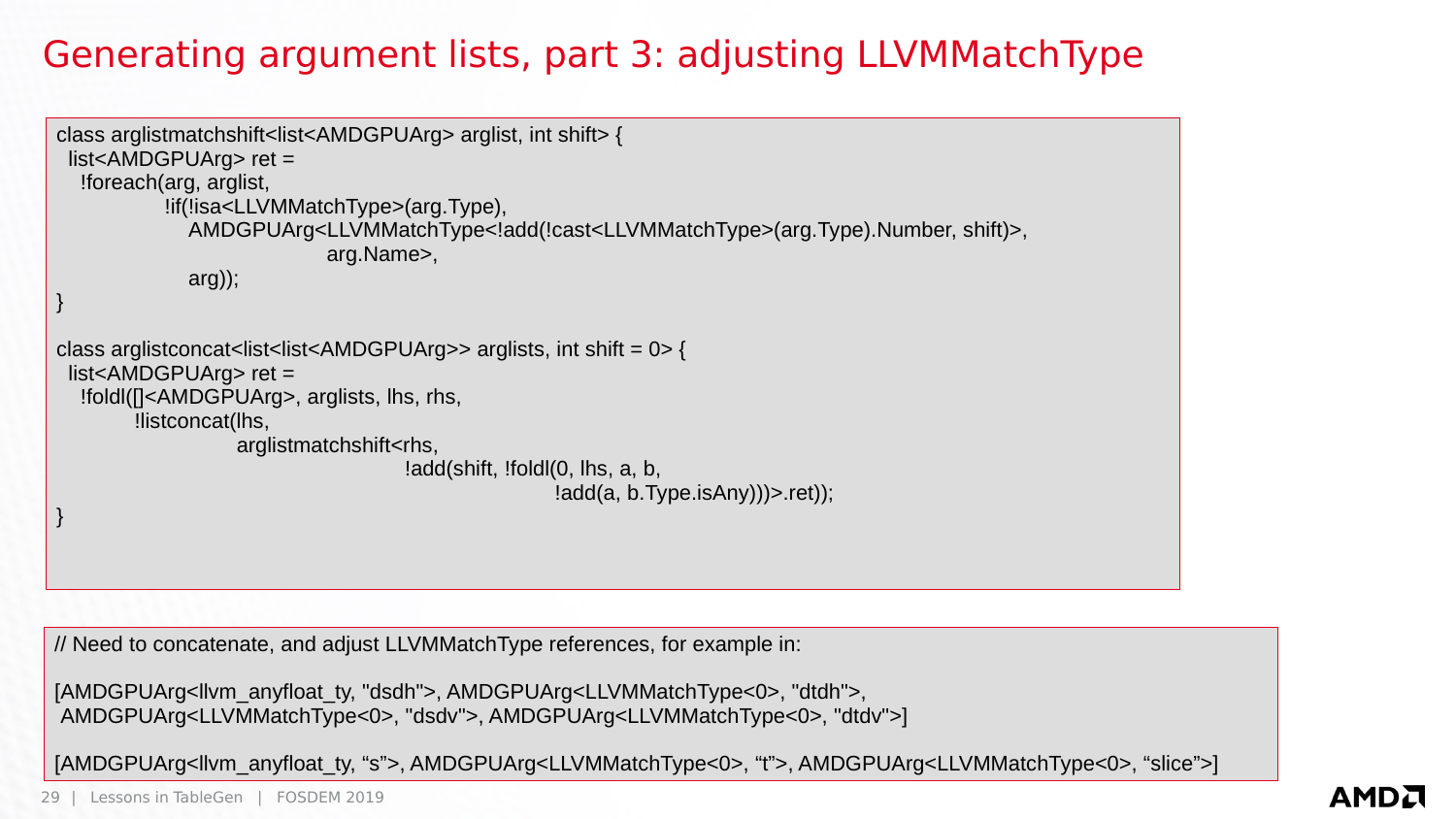#### AMDA

# Final thoughts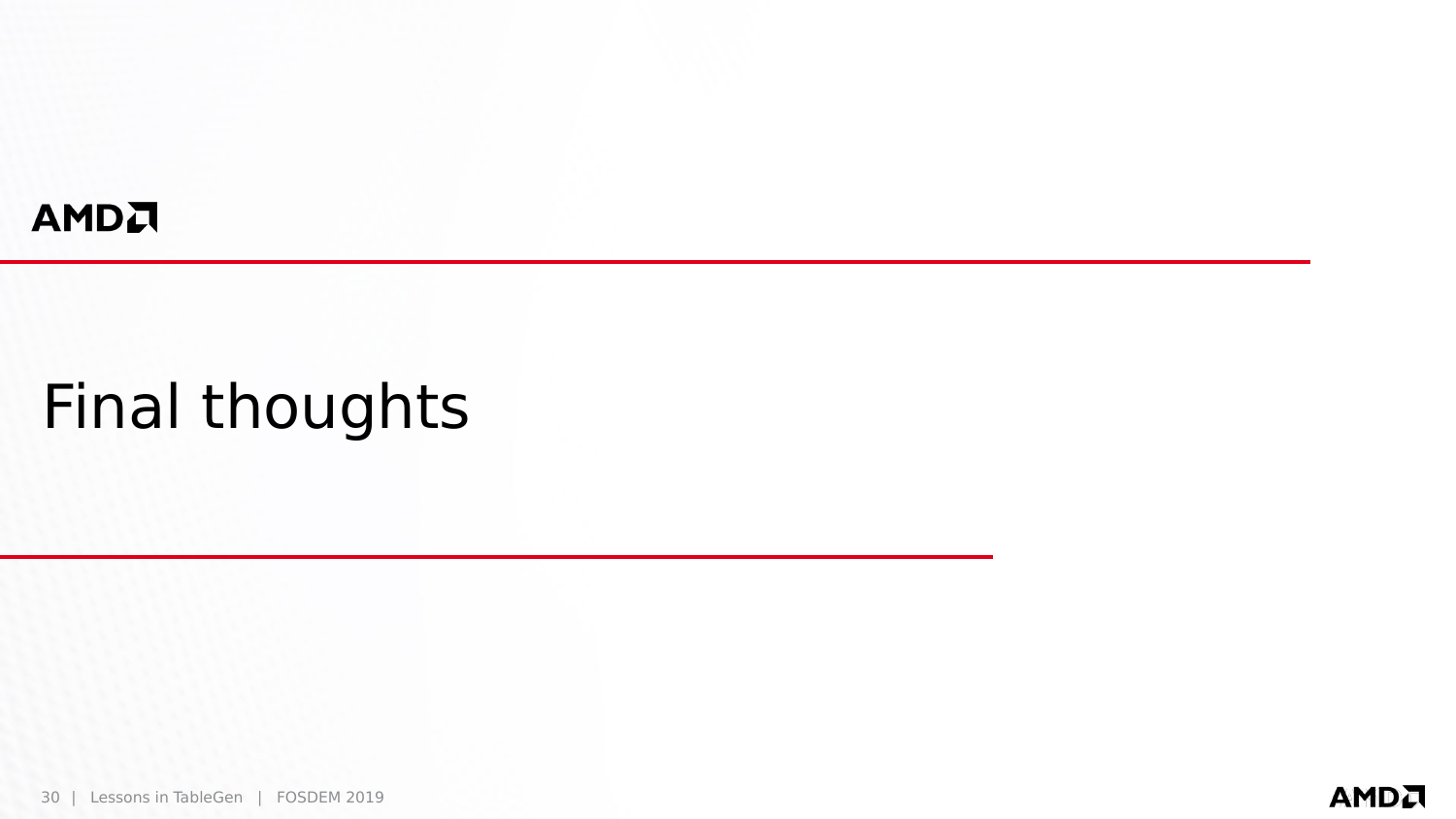### Agenda

- What is TableGen?
	- TableGen, the tool and the language
	- Uses in LLVM
- **TableGen language features** 
	- Type system
	- Classes
	- Let-statements and late evaluation
	- Multiclasses, foreach, and defset
	- Built-ins and "functional programming"
- **Example: AMDGPU image intrinsics and instructions** 
	- Generic searchable tables backend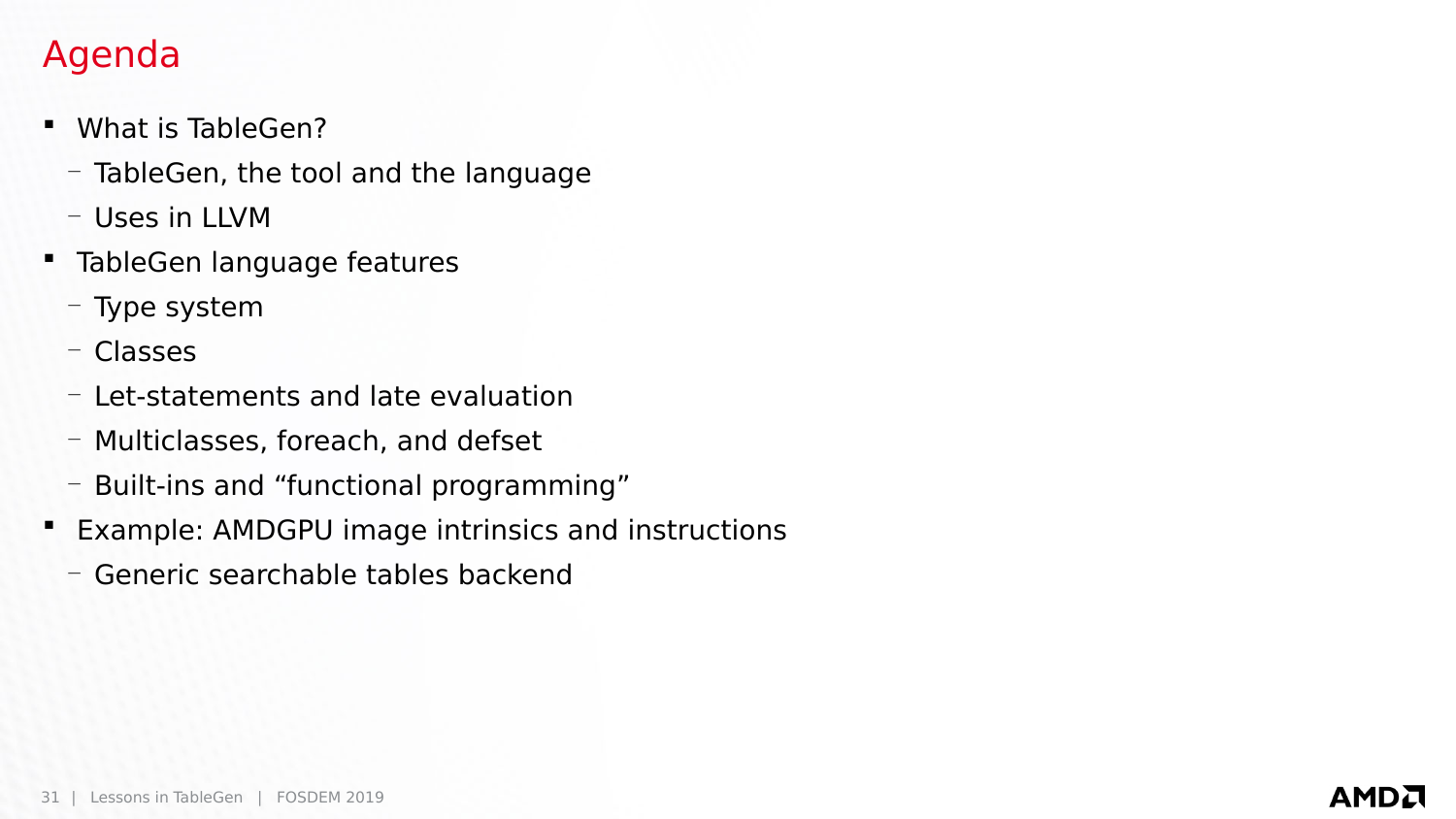#### Some possible directions for the future

- Type system
	- string vs. code remove code type?
	- Introduce explicit top/bottom types (unset / any)
		- Allow heterogenous lists
- **Extend # operator to list and dag concatenation**
- Eliminate or cleanup multiclass inheritance
- **Backends!** 
	- Better error messages!
	- Fix some of the DAG patterns pain?
		- More orthogonality between features (complex patterns, predicates, etc.)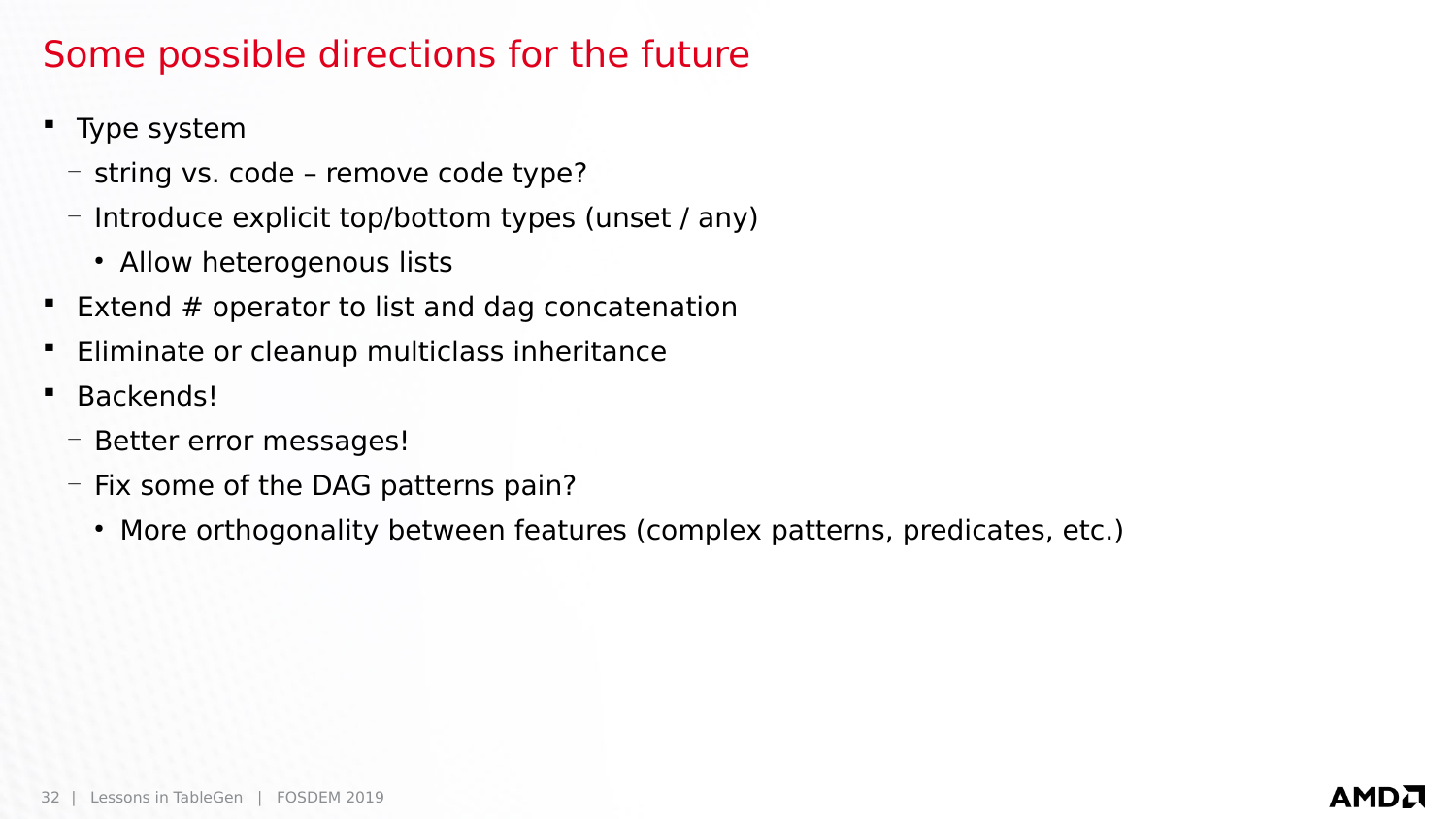Thank you!